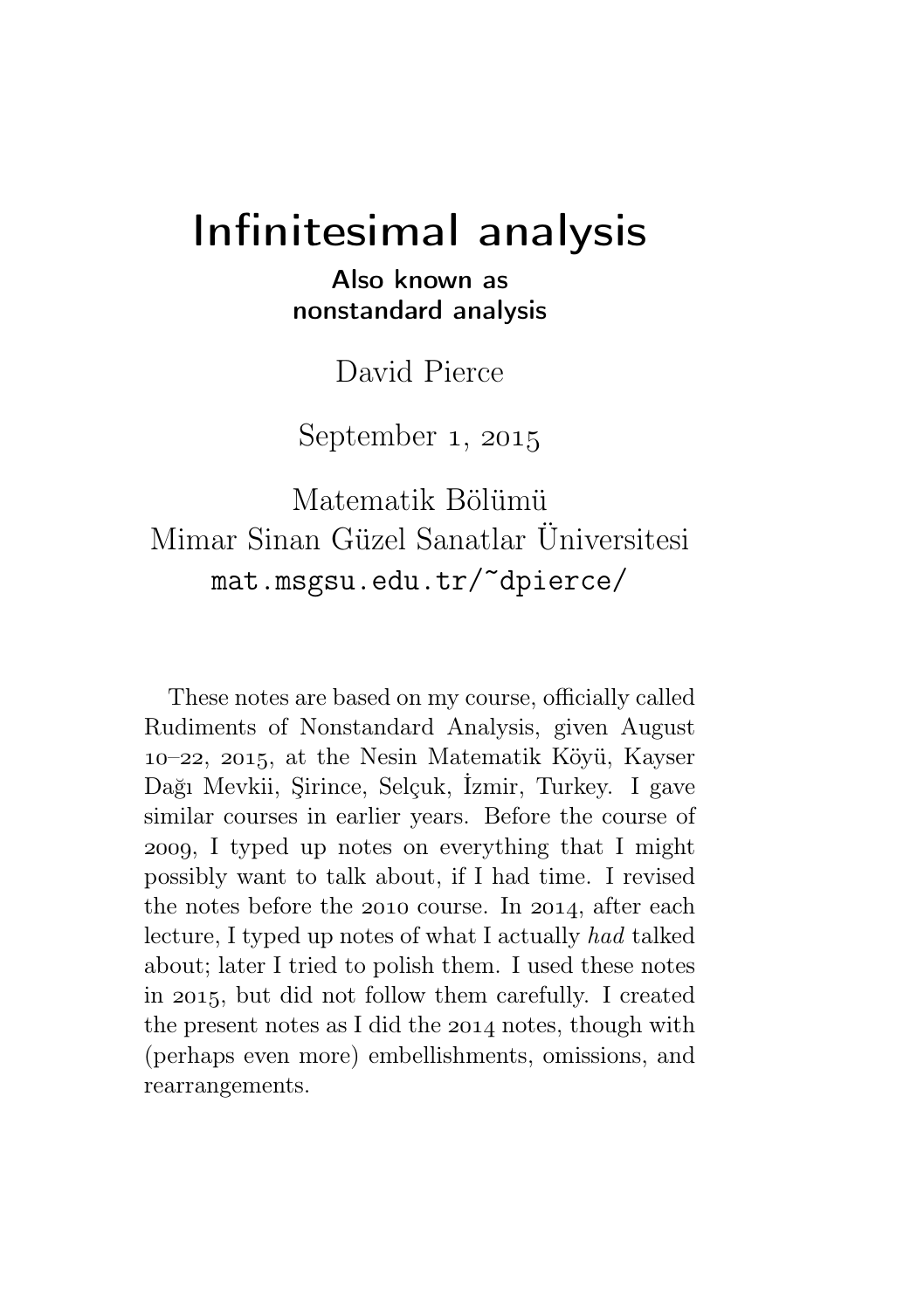## **Contents**

| 1 Preliminary discussion        | $\overline{a}$          |
|---------------------------------|-------------------------|
| 2 Non-Archimedean fields        | 5                       |
| 3 Ultrafilters                  | $\overline{\mathbf{r}}$ |
| 4 Application to König's Lemma  | 11                      |
| 5 Limits                        | 14                      |
| 6 Standard parts                | 18                      |
| 7 Logic                         | 20                      |
| 8 Łoś's Theorem                 | 25                      |
| g Applications                  | 29                      |
| 10 Mock second-order logic      | 3 <sup>1</sup>          |
| 11 Set-theoretic considerations | 34                      |
| <b>References</b>               |                         |

# 1 Preliminary discussion

Throughout these notes, the symbols  $\mathbb N$  and  $\omega$  represent what I would call the number-theorist's natural numbers and the settheorist's natural numbers, respectively:

 $\mathbb{N} = \{1, 2, 3, \dots\},\qquad \omega = \{0, 1, 2, \dots\}.$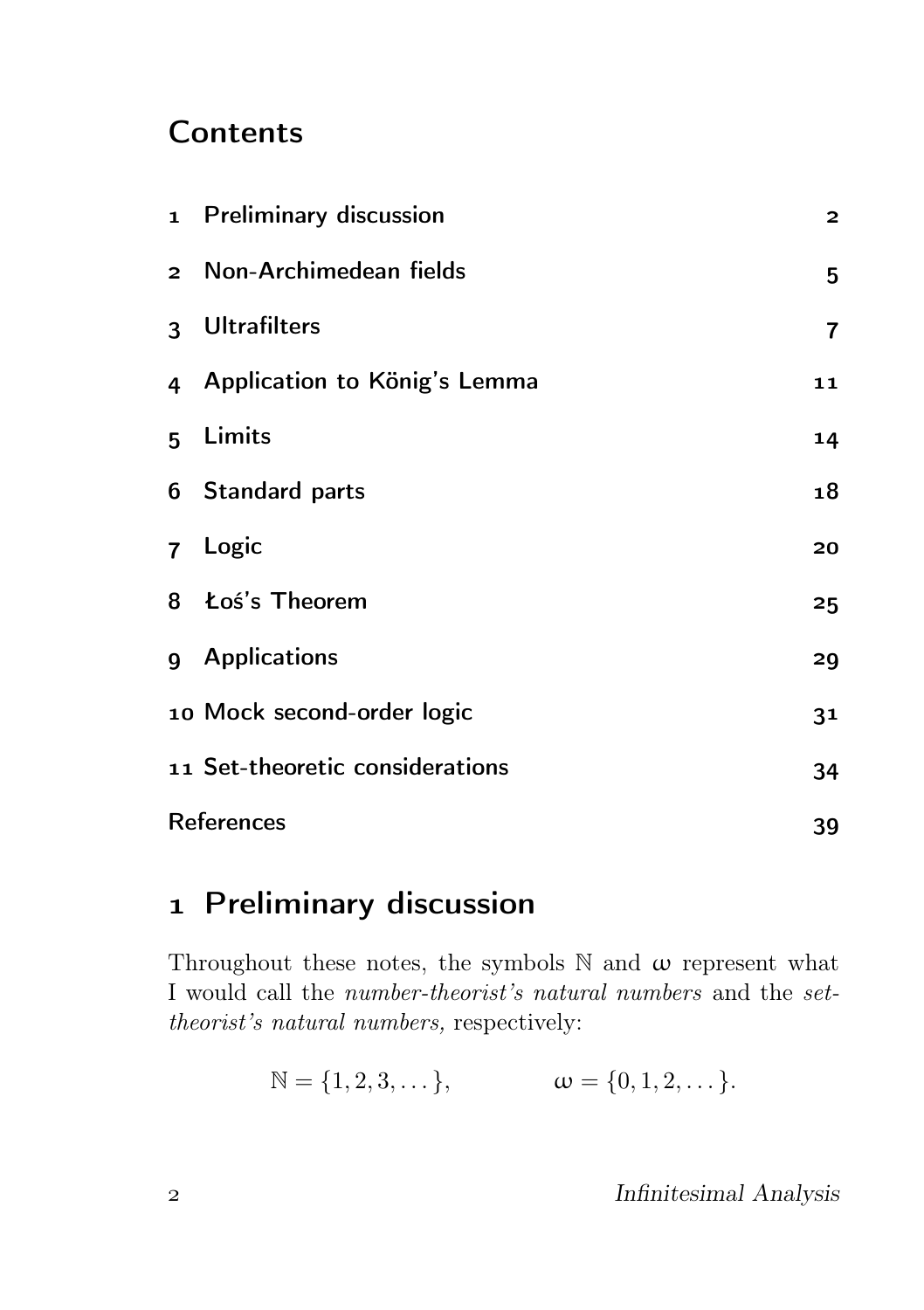If the proof of a theorem is not supplied, it is an exercise for the reader.

High-school algebra is largely a study of the properties of arbitrary ordered fields, such as the ordered field Q of rational numbers or the ordered field  $\mathbb R$  of *real numbers*. Calculus is a study of  $\mathbb R$  as a *complete* ordered field. Here **completeness** is the property whereby every nonempty set of numbers with an upper bound has a least upper bound, or supremum.

Suppose f is a function from  $\mathbb R$  to itself (that is,  $f: \mathbb R \to \mathbb R$ ), and a and L are in R. We say f has the limit L at a, and we may write either of

$$
\lim_{x \to a} f(x) = L, \qquad \lim_{a} f = L,\tag{1}
$$

provided that  $f(x)$  is close to L whenever x is close to, but not equal to,  $a$ . This is vague. By the "standard" definition,  $(1)$  means we can make  $f(x)$  arbitrarily close to L by making x sufficiently close to (though not equal to) a. Here "arbitrarily close" means "within  $\varepsilon$ , for any positive  $\varepsilon$  given to us." Then "sufficiently close" means "within  $\delta$ , where  $\delta$  is positive and depends on  $\varepsilon$ ." More precisely then, the "standard" definition of  $(1)$  is that, for all positive  $\varepsilon$  in  $\mathbb{R}^1$ , for some positive  $\delta$  in  $\mathbb{R}^2$ , for all x in  $\mathbb{R}$ , if  $0 < |x - a| < \delta$ , then  $|f(x) - L| < \varepsilon$ . Even more symbolically, the definition is,

$$
\forall \varepsilon \left( \varepsilon > 0 \to \exists \delta \left( \delta > 0 \land \forall x \right. \right.\n\left( 0 < |x - a| \land |x - a| < \delta \to |f(x) - L| < \varepsilon \right) \right),
$$

which can also be written as

<sup>&</sup>lt;sup>1</sup>I do not say "for all  $\varepsilon > 0$ ," because I prefer to treat the expression  $\varepsilon > 0$ always as a *sentence* (" $\varepsilon$  is greater than 0"), not as a noun phrase (" $\varepsilon$  that are greater than  $0$ " or " $\varepsilon$  greater than  $0$ ").

<sup>&</sup>lt;sup>2</sup>Alternatively, one may say, "there exists a positive  $\delta$  in  $\mathbb R$  such that..."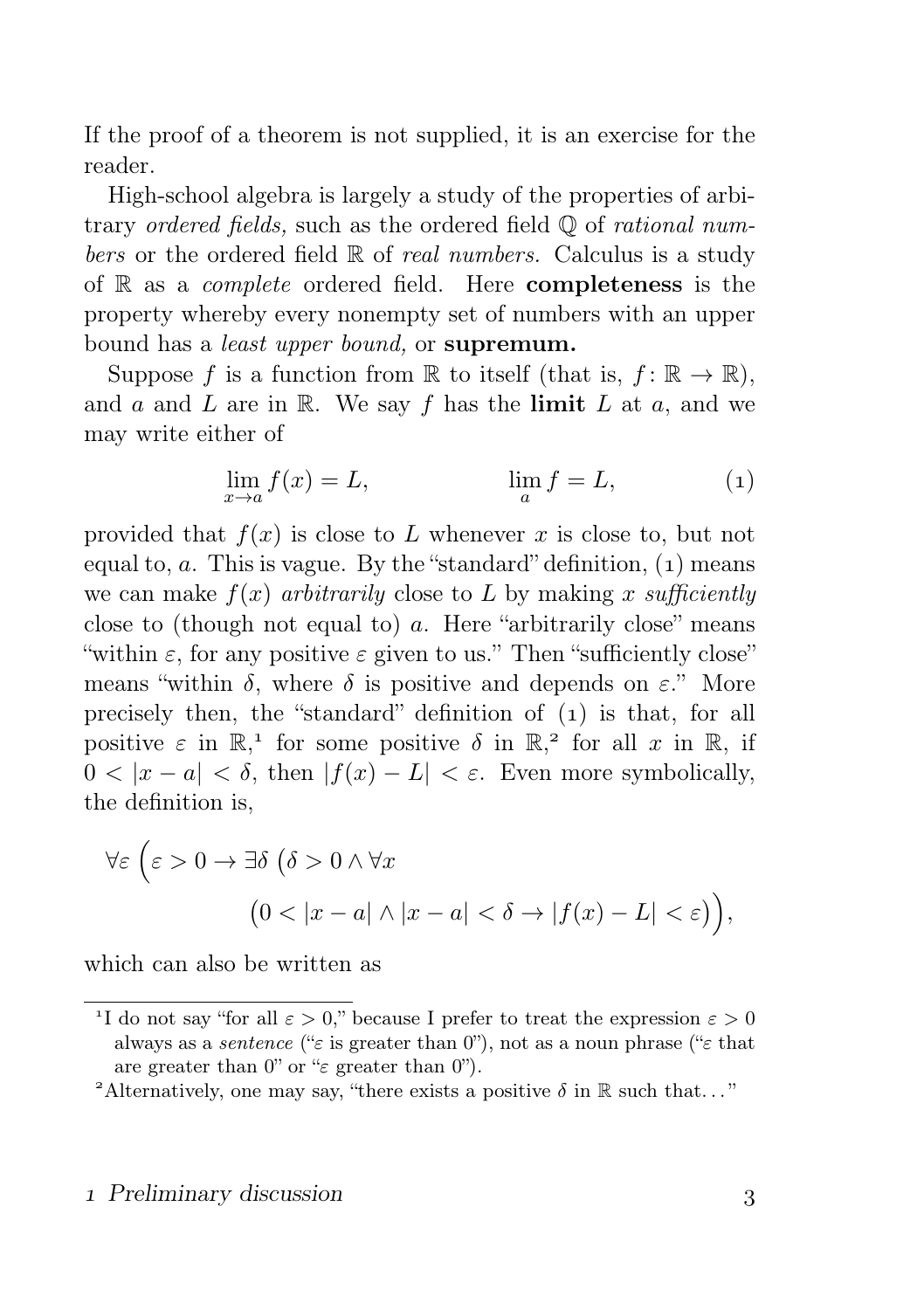$$
\forall \varepsilon \exists \delta \,\forall x \, \left( \varepsilon > 0 \to \delta > 0 \land \right.\n \left( 0 < |x - a| \land |x - a| < \delta \to |f(x) - L| < \varepsilon \right) \right). \tag{2}
$$

These two expressions are equivalent sentences of first-order logic, in which the letters  $\varepsilon$ ,  $\delta$ , and x are *bound variables*. One could use other letters as bound variables instead; but  $\varepsilon$  and  $\delta$  are almost always the letters used, as an aid to the memory, because the sentences are so logically complicated. It is complicated to have three blocks of quantifiers, as shown at the head of  $(2)$ ; most definitions in algebra require at most two, as in the axiom ensuring existence of multiplicative inverses in fields,

$$
\forall x \exists y \ (x \neq 0 \to xy = 1).
$$

The axiom of associativity of multiplication,

$$
\forall x \ \forall y \ \forall z \ x(yz) = (xy)z,
$$

has three quantifiers, but they form one block: they are all universal.

Infinitesimal or "nonstandard" analysis provides a way to define limits without using any such letters as  $\varepsilon$  and  $\delta$ . By the "nonstandard" definition,  $\lim_{a} f = L$ , provided that, for all x, if x is infinitesimally close to a, without being equal to a, then  $f(x)$ is infinitesimally close to L. Symbolically, the definition is

$$
\forall x \ (x \simeq a \land x \neq a \to f(x) \simeq L). \tag{3}
$$

This is evidently much simpler than  $(2)$ , although, as we shall see below, there is a quantifier in the precise definition of  $a \simeq x$  and  $f(x) \simeq L.$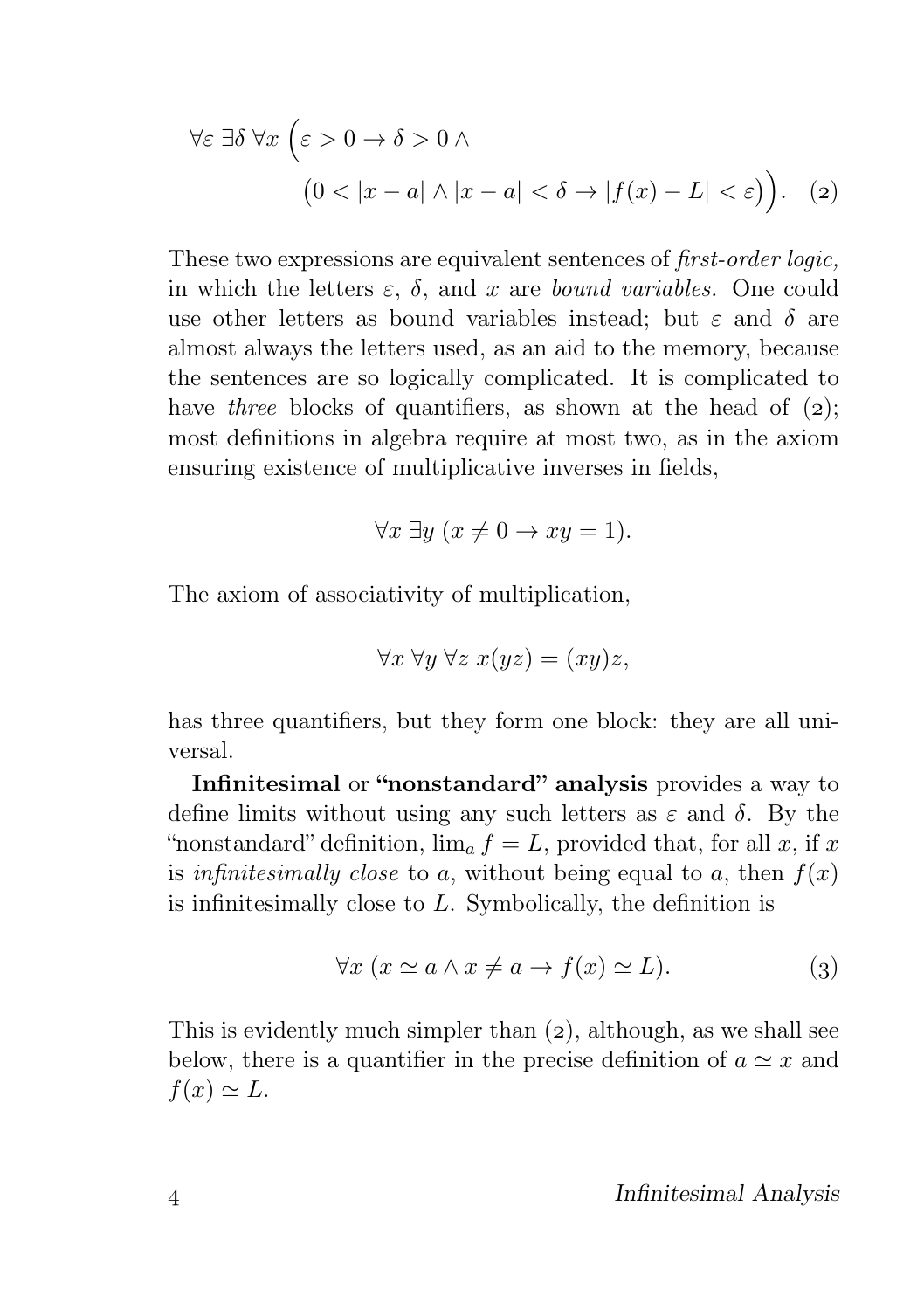### Non-Archimedean fields

The adjective "infinitesimal" is obtained from the adjective "infinite" by adding a Latin ending, which corresponds to the English ordinal ending "-th" seen in "fourth," "fifth," "sixth," and so on. The English ordinals are used also to denote fractional parts: one fourth, or the fourth part, is one of four equal parts, or 1/4. Then an infinitesimal part is an "infinitieth" part, or  $1/\infty$ .

To be precise then, a number a is **infinitesimal** if, for all  $n$  in N,

$$
|a| < \frac{1}{n}.
$$

A number b is **infinite** if, for all  $n$  in  $\mathbb{N}$ ,

$$
n < |b|.
$$

Then b is infinite if and only if  $b \neq 0$  and  $1/b$  is infinitesimal. The "nonstandard" definition  $(3)$  can be spelled out as

$$
\forall x \ \left( \forall n \ \left( n \in \mathbb{N} \to |x - a| < \frac{1}{n} \right) \land x \neq a \to \\ \forall n \ \left( n \in \mathbb{N} \to |f(x) - L| < \frac{1}{n} \right) \right)
$$

and hence as

$$
\forall x \exists m \forall n \left( \left( m \in \mathbb{N} \land |x - a| > \frac{1}{m} \right) \lor \left( x \neq a \land |f(x) - L| < \frac{1}{n} \right) \right). \tag{4}
$$

Thus there are still three blocks of quantifiers. But again, two of them can be hidden, as in  $(3)$ ; this cannot be done in  $(2)$ . This makes the "nonstandard" definition of limit simpler than the "standard."

#### Non-Archimedean fields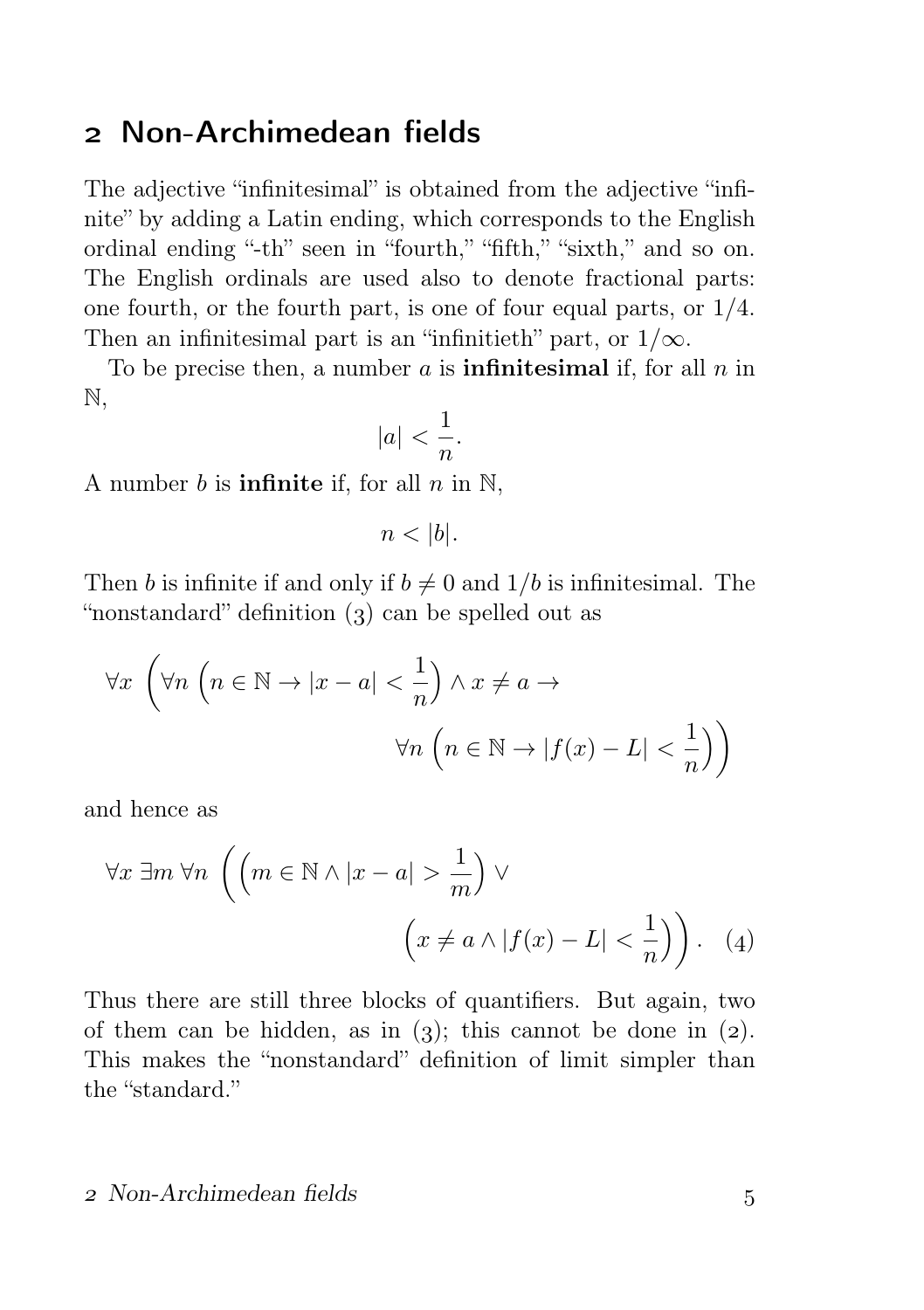However, there is a new complication with the "nonstandard" definition. The only infinitesimal in  $\mathbb R$  is 0, and  $\mathbb R$  contains no infinite numbers. This follows from the theorem below. Thus if the variable x must always represent a real number, then  $(4)$  is always true. So we shall have to allow  $x$  to be a "nonstandard" number, in a sense that we shall develop.

An ordered field is **Archimedean** if, for every element  $c$  of the field, for some  $n$  in  $\mathbb{N}$ ,

 $|c| \leq n$ .

That is, an ordered field is Archimedean precisely when none of its elements is infinite.

**Theorem 1.**  $\mathbb{R}$  is Archimedean.

*Proof.* If  $\mathbb R$  had an infinite element, then it would have a positive infinite element, and this would be an upper bound of N. Then N would have a supremum, say d. In this case,  $d-1$  would not be an upper bound of N, so  $d-1 < n$  for some n in N, and then  $d \leq n+1$ , which means d is not an upper bound of N either, since  $n + 1 \in \mathbb{N}$ .  $\Box$ 

There are ordered fields that contain infinite and (therefore) nonzero infinitesimal elements. (Note that containing infinite elements is not the same as containing infinitely *many* elements.) For one example, first we let

$$
\mathbb{R}[X] = \{a_0 + a_1X + a_2X^2 + \cdots + a_nX^n : n \in \omega \& \{a_0, \ldots, a_n\} \subseteq \mathbb{R}\}.
$$

Here  $a_0 + a_1X + a_2X^2 + \cdots + a_nX^n$  is also written as

$$
\sum_{k=0}^{n} a_k X^k;
$$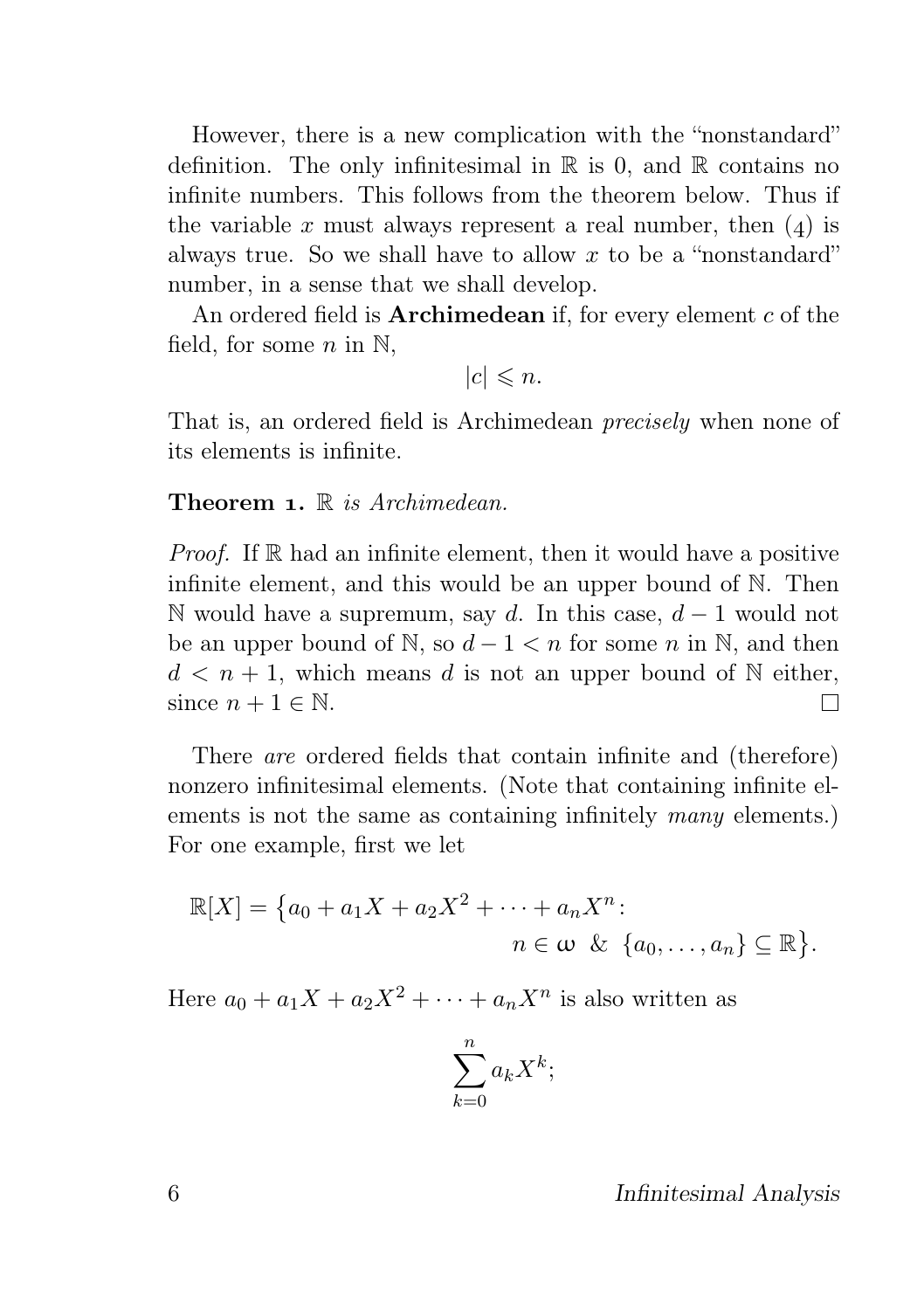it is a **polynomial** in the variable X over R, and if  $a_n \neq 0$ , then  $a_n$  is the leading coefficient of the polynomial. Also 0 is the leading coefficient of the polynomial 0. Then  $\mathbb{R}[X]$  is a ring (that is, a commutative unital ring: it has associative, commutative operations of addition and multiplication; multiplication distributes over addition; there are additive and multiplicative identities; and there are additive inverses). We can form fractions with the elements of  $\mathbb{R}[X]$ , just as the rational numbers are formed from the integers. Thus we define

$$
\mathbb{R}(X) = \left\{ \frac{f}{g} : f \in \mathbb{R}[X] \& g \in \mathbb{R}[X] \setminus \{0\} \right\},\
$$

which is the field of **rational functions** in X over R. Here  $f/g$ is the equivalence class of the ordered pair  $(f, q)$  with respect to the equivalence relation ∼ given by

$$
(f,g) \sim (h,k) \iff fk = hg.
$$

**Theorem 2.**  $\mathbb{R}(X)$  is an ordered field with respect to the relation  $\langle$  defined by

$$
\frac{f}{g} > 0 \iff \frac{a}{b} > 0,
$$

where  $f \in \mathbb{R}[X]$  and  $g \in \mathbb{R}[X] \setminus \{0\}$ , and f and g have leading  $coefficients \, a \, and \, b \, respectively.$  In the ordered field,  $X$  is positive and infinite.

### Ultrafilters

We shall denote by

 $\mathbb{R}^{\omega}$ 

the set of functions from  $\omega$  to R, that is, the set of real-valued sequences on  $\omega$ . The same such sequence can be denoted by any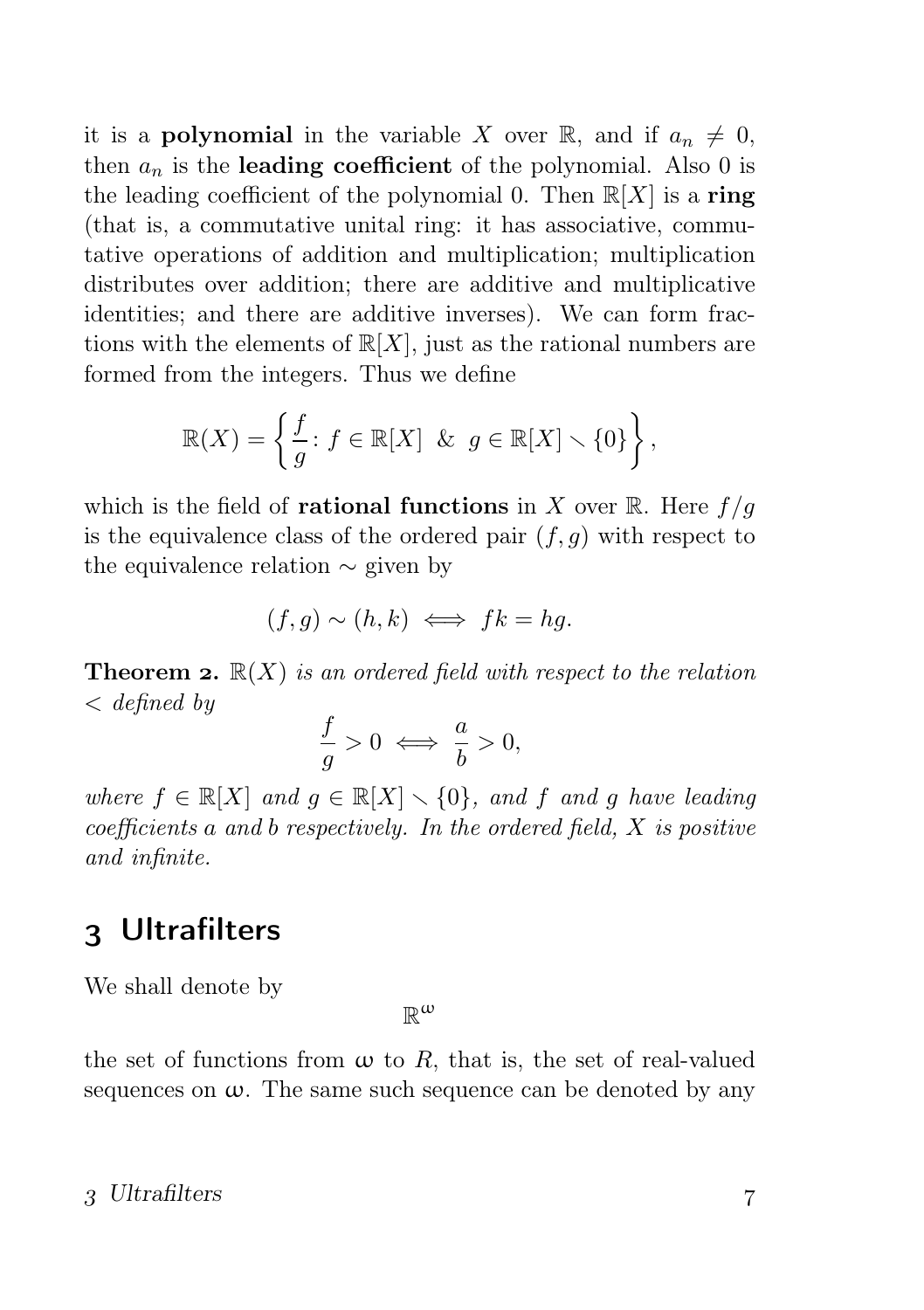of the expressions

$$
(a_0, a_1, a_2, \ldots), \qquad (a_k: k \in \omega), \qquad a.
$$

These sequences can be added, subtracted, and multiplied term by term:

$$
a \pm b = (a_k \pm b_k : k \in \omega), \qquad a \cdot b = (a_k \cdot b_k : k \in \omega).
$$

Then  $\mathbb{R}^{\omega}$  is a ring, like  $\mathbb{R}[X]$ . For each n in  $\omega$ , there is an element  $\chi^n$  of  $\mathbb{R}^{\omega}$ , where

$$
\chi^n{}_{m} = \begin{cases} 1, & \text{if } n = m, \\ 0, & \text{if } n \neq m. \end{cases}
$$

Then the set  $\{\chi^n : n \in \omega\}$  generates a proper ideal of  $\mathbb{R}^{\omega}$ . Let this ideal be included in a maximal ideal  $M$ : this exists by the *Maximal Ideal Theorem* (see page  $35$ ). We shall do infinitesimal analysis in the field

$$
\mathbb{R}^{\omega}/M.
$$

If  $a \in \mathbb{R}^{\omega}$ , we define

$$
supp(a) = \{k \in \omega \colon a_k \neq 0\};
$$

this is the **support** of a. Thus supp:  $\mathbb{R}^{\omega} \to \mathscr{P}(\omega)$ . Like any function, the support function induces two additional functions, as follows. If  $A \subseteq \mathbb{R}^{\omega}$  and  $B \subseteq \mathscr{P}(\omega)$ , we have

$$
supp[A] = {supp(x) : x \in A},
$$

$$
supp^{-1}(B) = {x \in \mathbb{R}^{\omega} : supp(x) \in B}.
$$

Then

$$
A \subseteq \text{supp}^{-1}(\text{supp}[A]), \qquad B = \text{supp}[\text{supp}^{-1}(B)].
$$

The ideal of  $\mathbb{R}^{\omega}$  generated by  $\{\chi^n : n \in \omega\}$  consists of the functions from  $\omega$  to  $\mathbb R$  having finite support; also, if this ideal is  $I$ , then supp $[I]$  is the set of all finite subsets of  $\omega$ .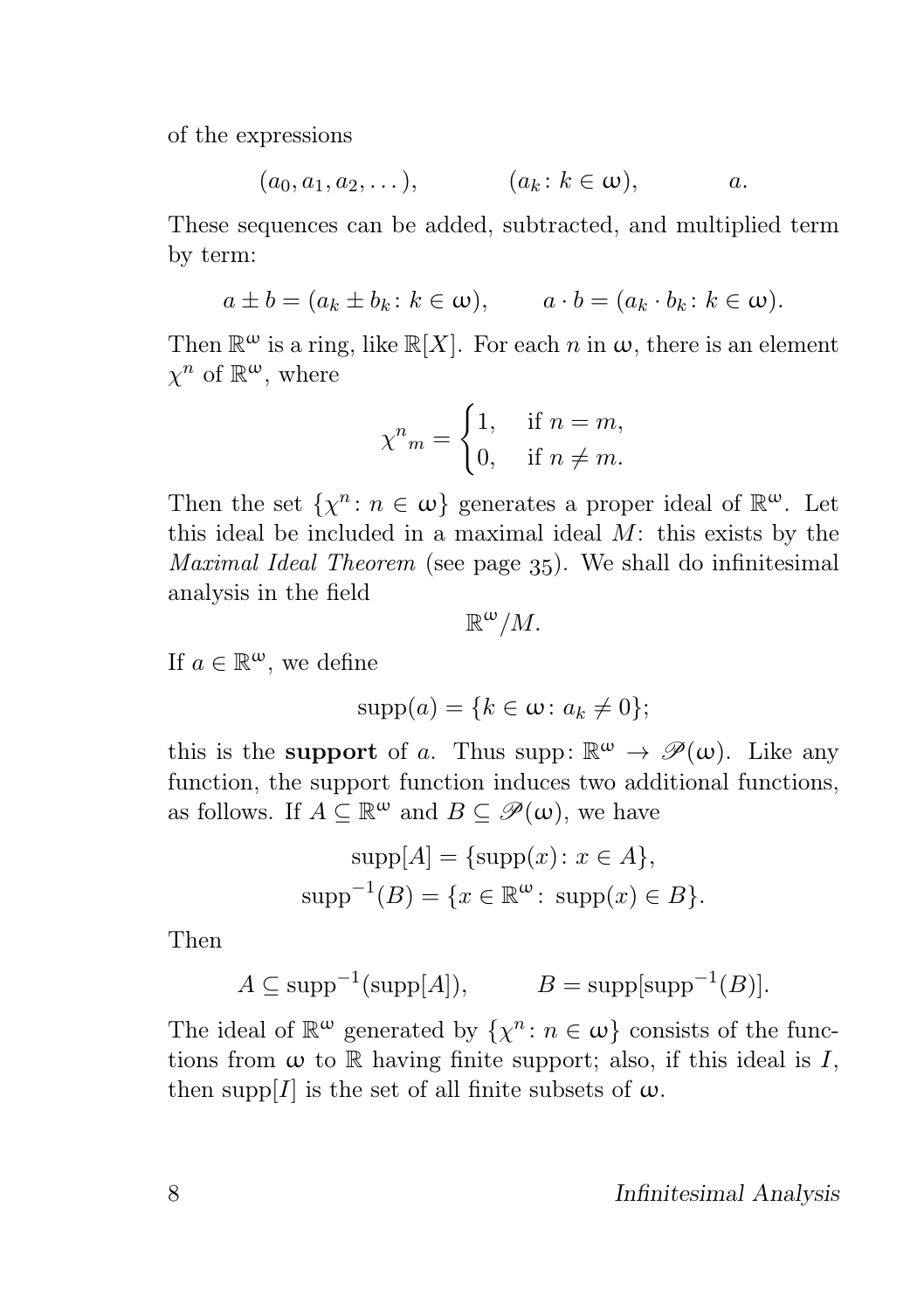**Theorem 3.** A subset I of  $\mathbb{R}^{\omega}$  is an ideal of  $\mathbb{R}^{\omega}$  if and only if

$$
supp^{-1}(supp[I]) = I \tag{5}
$$

and, for all X and Y in  $\mathscr{P}(\omega)$ ,  $(1)$   $\varnothing \in \mathrm{supp}[I],$ (2)  $X, Y \in \text{supp}[I] \implies X \cup Y \in \text{supp}[I],$ (3)  $X \subseteq Y \& Y \in \text{supp}[I] \implies X \in \text{supp}[I].$ If I and J are distinct ideals of  $R^{\omega}$ , then

$$
supp[I] \neq supp[J].
$$

A subset I of  $\mathbb{R}^{\omega}$  is a maximal ideal of  $\mathbb{R}^{\omega}$  if and only if (5) and, for all X and Y in  $\mathscr{P}(\omega)$ ,

(1)  $\varnothing \in \mathrm{supp}[I]$  and  $\omega \notin \mathrm{supp}[I],$ 

(2)  $X, Y \in \text{supp}[I] \implies X \cup Y \in \text{supp}[I],$ 

(3)  $X \notin \text{supp}[I] \implies \omega \setminus X \in \text{supp}[I].$ 

A maximal ideal M of  $\mathbb{R}^{\omega}$  is nonprincipal if and only if supp $[M]$ contains every finite subset of ω.

It may be observed that  $\mathscr{P}(\omega)$  is a ring when the sum of two elements is defined as their symmetric difference, and their product as their intersection:

$$
X + Y = X \triangle Y = (X \setminus Y) \cup (Y \setminus X),
$$
  

$$
X \cdot Y = X \cap Y.
$$

In this case

$$
0 = \varnothing, \qquad \qquad 1 = \omega, \qquad \qquad -X = X.
$$

The ring  $\mathscr{P}(\omega)$  is then a **Boolean ring** because it satisfies

$$
\forall x \ x^2 = x. \tag{6}
$$

#### 3 Ultrafilters 9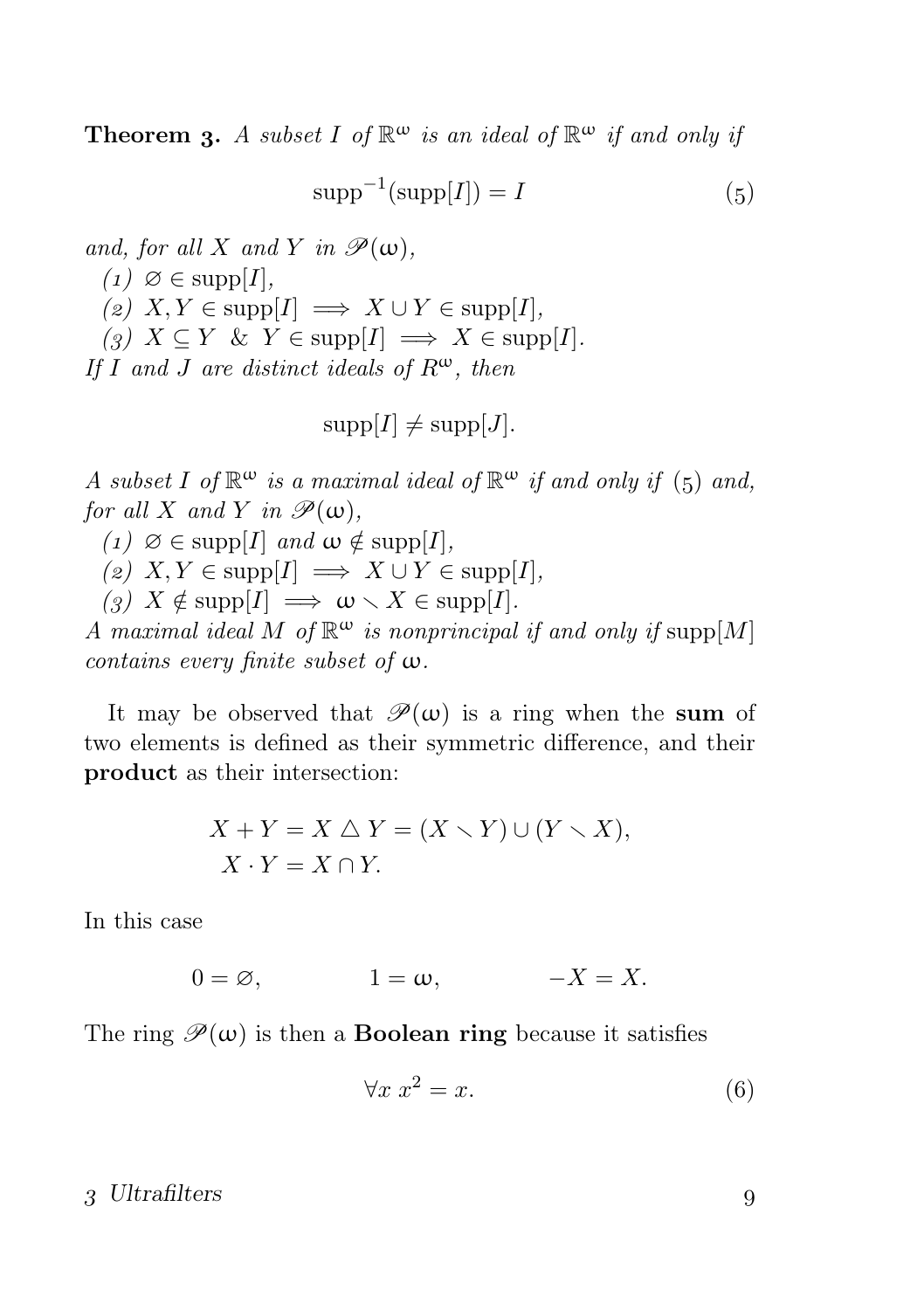From this axiom (along with the ring axioms), it follows that

$$
\forall x \ 2x = 0,\tag{7}
$$

or ∀x  $-x = x$ . Indeed, from (6) we have  $2x = (2x)^2 = 4x^2 = 4x$ , and then  $(7)$ . Now part of the last theorem can be formulated as follows.

#### Theorem 4. Let  $I \subseteq \mathscr{P}(\omega)$ .

- 1. I is an ideal of  $\mathscr{P}(\omega)$  if and only if  $\text{supp}^{-1}[I]$  is an ideal of  $\mathbb{R}^{\omega}$ .
- 2. I is a maximal ideal of  $\mathscr{P}(\omega)$  if and only if  $\text{supp}^{-1}[I]$  is a maximal ideal of  $\mathbb{R}^{\omega}$ .

But it will be more useful to think of ideals of  $\mathscr{P}(\omega)$  in the terms of Theorem 3, rather than in the usual terms of ring theory. In fact, it will be useful to replace the notion of an ideal with a "dual" notion, as follows. A subset F of  $\mathscr{P}(\omega)$  is a filter of  $\mathscr{P}(\omega)$  and a filter on  $\omega$  if for all X and Y in  $\mathscr{P}(\omega)$ ,

 $(1)$   $\omega \in F$ ,

$$
(2) X, Y \in F \implies X \cap Y \in F,
$$

(3)  $X \in F \& X \subseteq Y \implies Y \in F$ .

Thus I is an ideal of  $\mathscr{P}(\omega)$  if and only if  $\{\omega \setminus X : X \in I\}$  is a filter on  $\omega$ . A subset  $\mathscr{U}$  of  $\mathscr{P}(\omega)$  is an **ultrafilter on**  $\omega$  if for all X and Y in  $\mathscr{P}(\omega)$ ,

- (1)  $\omega \in \mathscr{U}$  and  $\varnothing \notin \mathscr{U}$ ,
- (2)  $X, Y \in \mathscr{U} \implies X \cap Y \in \mathscr{U}$ ,
- (3)  $X \notin \mathscr{U} \implies \omega \setminus X \in \mathscr{U}$ .

Thus M is a maximal ideal of  $\mathscr{P}(\omega)$  if and only if  $\{\omega \setminus X : X \in$  $M$  is an ultrafilter on  $\omega$ ; moreover, in this case,

$$
\{\omega \smallsetminus X \colon X \in M\} = \mathscr{P}(\omega) \smallsetminus M.
$$

Suppose  $\mathscr U$  is a *nonprincipal* ultrafilter on  $\omega$ . By Theorem 3,  $\mathscr U$  must contain every **cofinite** subset of  $\omega$ , that is, every subset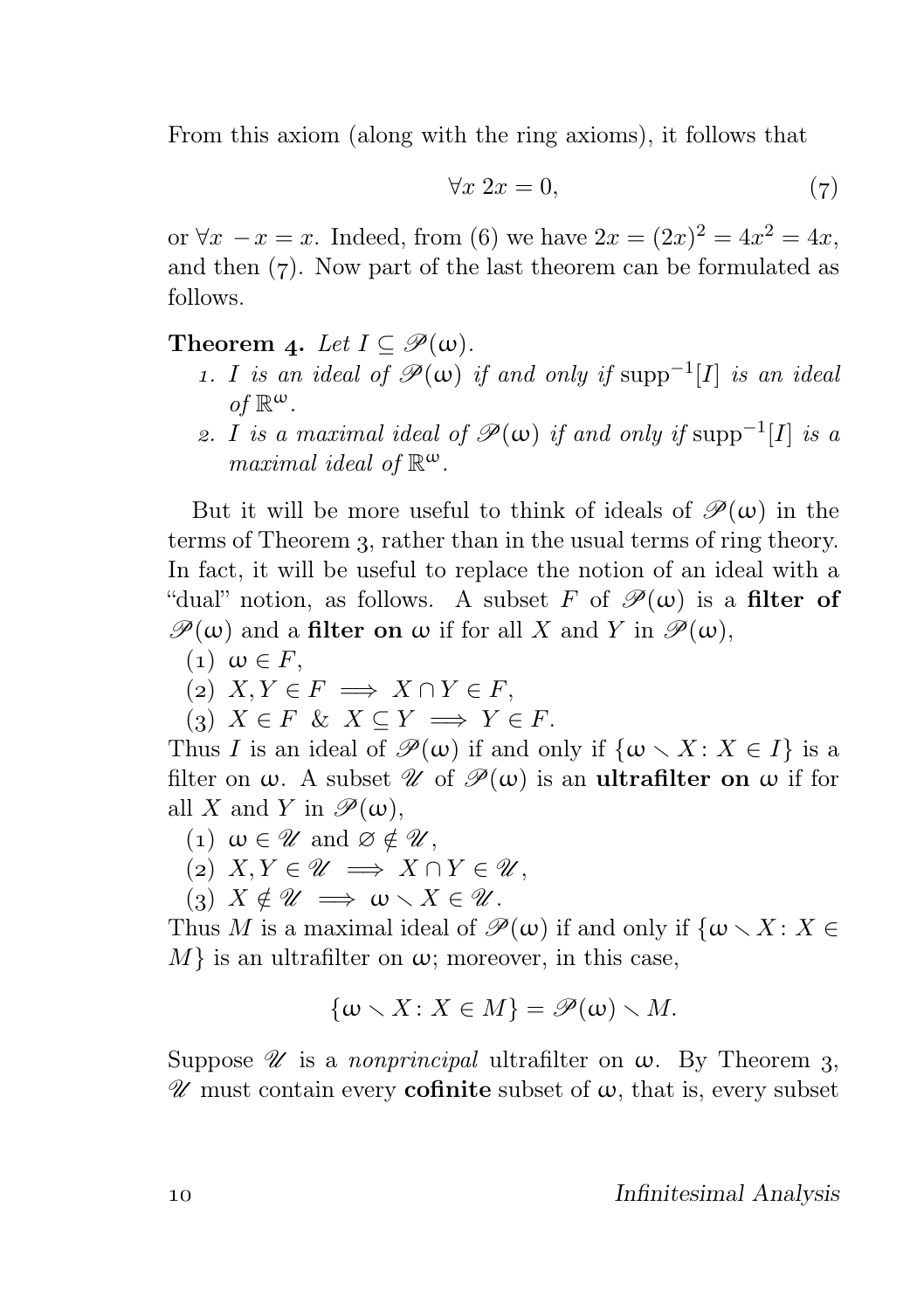whose complement is finite. We may think of the elements of  $\mathcal U$ as large, and all other subsets of  $\omega$  as small. Thus:

- $(1)$  every set is large or small, but not both;
- $(2)$  the small sets are precisely the complements of the large sets;
- $(3)$  all finite sets are small, and so their complements are large;
- $(4)$  the union of two finite sets is small, and the intersection of two large sets is large.

However, some infinite sets will be small. If  $\omega$  is a *disjoint* union  $A \sqcup B$ , then exactly one of A and B is large. Hence if  $\omega =$  $A_0 \sqcup \cdots \sqcup A_{n-1}$ , then  $A_i$  is large for exactly one index *i*.

### Application to König's Lemma

In considering ultrafilters, we can replace  $\omega$  with any infinite set. This allows us to prove theorems like the following, which need not have anything to do with calculus.

For present purposes, a tree is an ordered set<sup>3</sup>  $(T, <)$  where, for every a in T, the set  $\{x \in T : x < a\}$  of elements that are below a is linearly ordered and, moreover, well-ordered. This well-ordered set then has the order-type of an ordinal, which is called the **height** of a. If a has height  $\alpha + 1$ , and b has height  $\alpha$ . and  $b < a$ , then a is a **successor** of b. In a **finitely branching** tree, every element has only finitely many successors.<sup>4</sup> A **branch** of a tree is a maximal linearly ordered subset.

**Theorem 5** (König's Lemma). Every infinite finitely branching tree has an infinite branch.

We are not going to refer to successors again.

<sup>&</sup>lt;sup>3</sup>As I use the term, an *ordered set* is a set equipped with a binary relation that is irreflexive and transitive. If any two distinct elements of the set are comparable by means of the ordering, then this ordering is linear. Thus an ordered set is what is often called a "partially" ordered set, even though the ordering might be "total," that is, linear.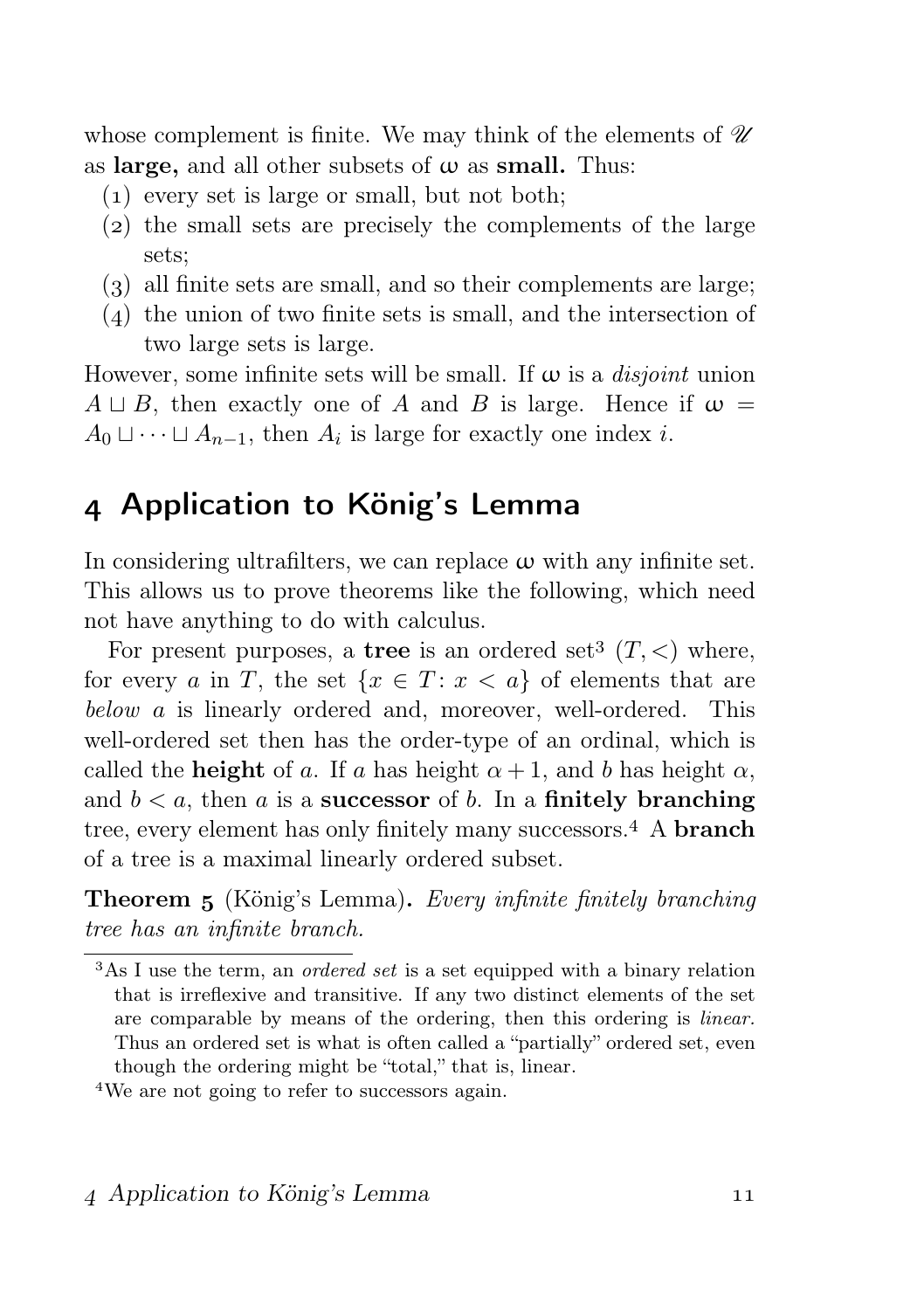*Proof.* Let  $(T, \leq)$  be such a tree, and let  $\mathscr U$  be a nonprincipal ultrafilter on  $T$ . Being finitely branching,  $T$  can have only finitely many elements of each finite height. Suppose  $n \in \omega$ , and the elements of T of height n are  $a^0, \ldots, a^{m-1}$ . If  $i < m$ , define

$$
A_i = \{ x \in T \colon x \geqslant a^i \};
$$

and let

$$
A_m = \left\{ x \in T \colon \bigvee_{i < m} x < a^i \right\}.
$$

Then

$$
T = A_0 \sqcup \cdots \sqcup A_{m-1} \sqcup A_m,
$$

a disjoint union of  $m + 1$  sets. Since the set  $A_m$  is small (being finite), exactly one of the other sets is large. Supposing  $A_i$  is large, let  $b_n = a^i$ . Then the infinite set  $\{b_n : n \in \omega\}$  is linearly ordered; for if m and n are in  $\omega$ , then, being large, the sets  ${x \in T : x \geq b_m}$  and  ${x \in T : x \geq b_n}$  have a common element c, and then  $b_m \leq c$  and  $b_n \leq c$ , so  $b_m$  and  $b_n$  must be comparable, by the definition of a tree. П

An alternative approach to König's Lemma sets the stage for our analysis of R. For any set A, we define  $A^{\omega}$  as we did  $\mathbb{R}^{\omega}$ .

**Theorem 6.** For any set A, for any ultrafilter  $\mathcal U$  on  $\omega$ , the binary relation  $\sim$  on  $A^{\omega}$  given by

$$
a \sim b \iff \{k \in \omega \colon a_k = b_k\} \in \mathcal{U}
$$

is an equivalence relation.

Given an ultrafilter  $\mathscr U$  on A and an element a of  $A^{\omega}$ , we may denote by any of

[a],  $[a_0, a_1, a_2, \ldots], \qquad [a_k : k \in \omega]$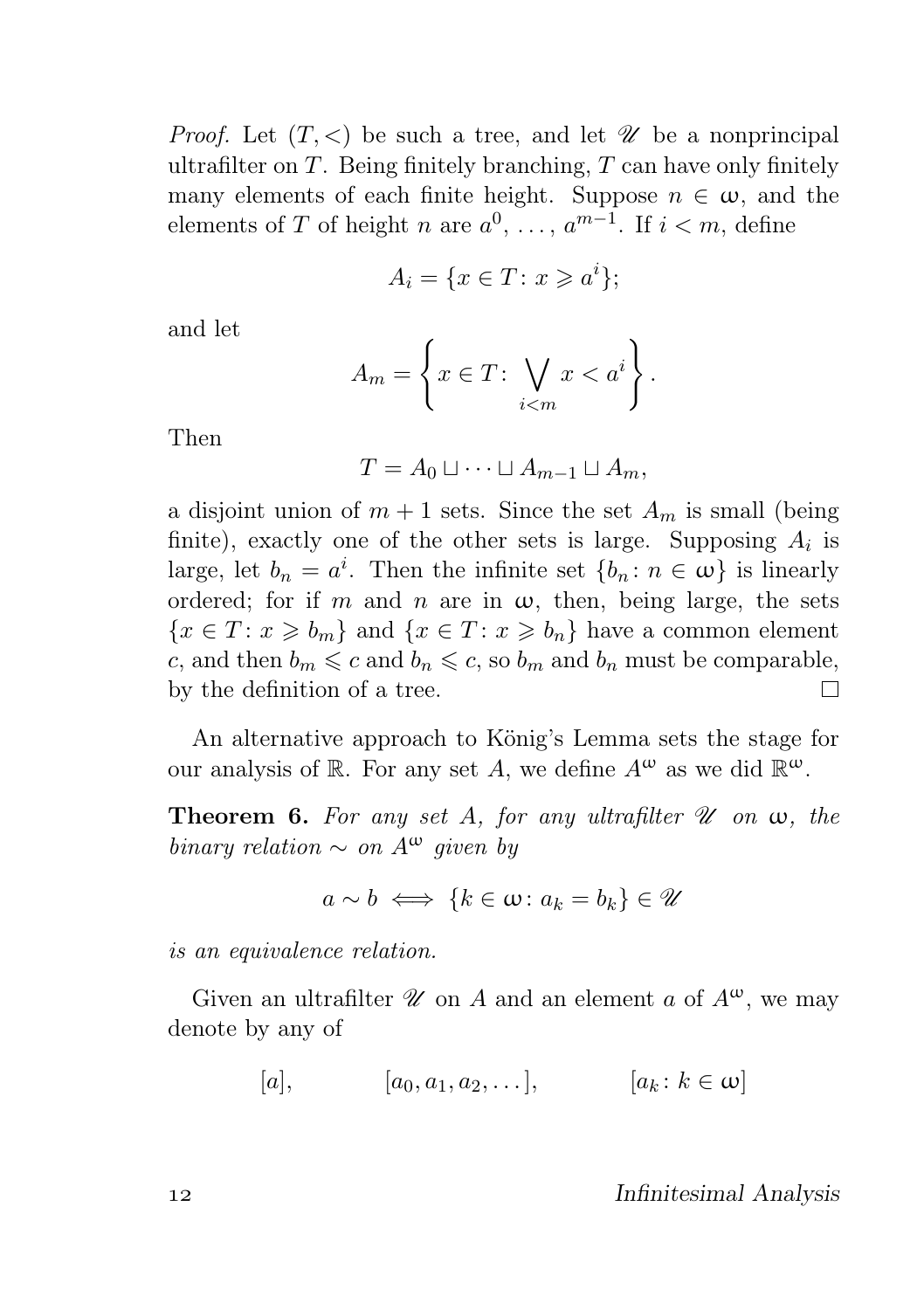the equivalence-class of a with respect to  $\sim$  as in the theorem. We could write  $[a]_{\mathcal{U}}$  for  $[a]$ ; but we shall not be interested in changing the ultrafilter. We shall however denote the set of all of the classes [a] by

$$
A^{\omega}/\mathscr{U}.
$$

This is an ultrapower of A.

**Theorem 7.** For any set A, for any ultrafilter  $\mathcal U$  on  $\omega$ , the map  $x \mapsto [x, x, x, \dots]$  is an embedding of A in  $A^{\omega}/\mathscr{U}$ . If A is finite or  $\mathscr U$  is principal, then this embedding is also surjective; otherwise it is not.

*Proof.* If a and b in  $A^{\omega}$  are *constant* sequences, then the set  ${k \in \omega : a_k = b_k}$  is either  $\omega$  or  $\varnothing$ . The former must be true if  $[a] = [b]$ ; but in that case,  $a = b$ .

Now suppose a is an arbitrary element of  $A^{\omega}$ . If A is a finite set  $\{b^0, \ldots, b^{n-1}\}$ , then for some unique i less than n, we must have  $\{k \in \omega: a_k = b^i\} \in \mathcal{U}$ . In this case,  $[a] = [b^i, b^i, b^i, \dots]$ , and so the indicated embedding is surjective.

If W is principal, this means it is  $\{X \in \mathcal{P}(\omega): i \in X\}$  for some *i* in  $\omega$ . In particular,  $\{i\} \in \mathcal{U}$ . Then  $[a] = [a_i, a_i, a_i, \dots]$ , so the embedding is again surjective.

If A is infinite, then there is an element a of  $A^{\omega}$  with no repeated terms. If also  $\mathcal U$  is nonprincipal, then for all b in A, the set  $\{k \in \omega : a_k = b\}$  has at most one element, so it is not large, and thus  $[a]$  is not in the image of the embedding.  $\Box$ 

We shall usually treat the embedding of the theorem as an inclusion, identifying a in A with  $[a, a, a, \dots]$  in  $A^{\omega}/\mathscr{U}$ . Thus, by the theorem,  $A^{\omega}/\mathscr{U} \setminus A$  is nonempty if and only if A is infinite and  $\mathscr U$  is nonprincipal. Because of the this, we shall not be interested in principal ultrafilters, though some of our claims will be true for them as well as for nonprincipal ultrafilters.

#### Application to König's Lemma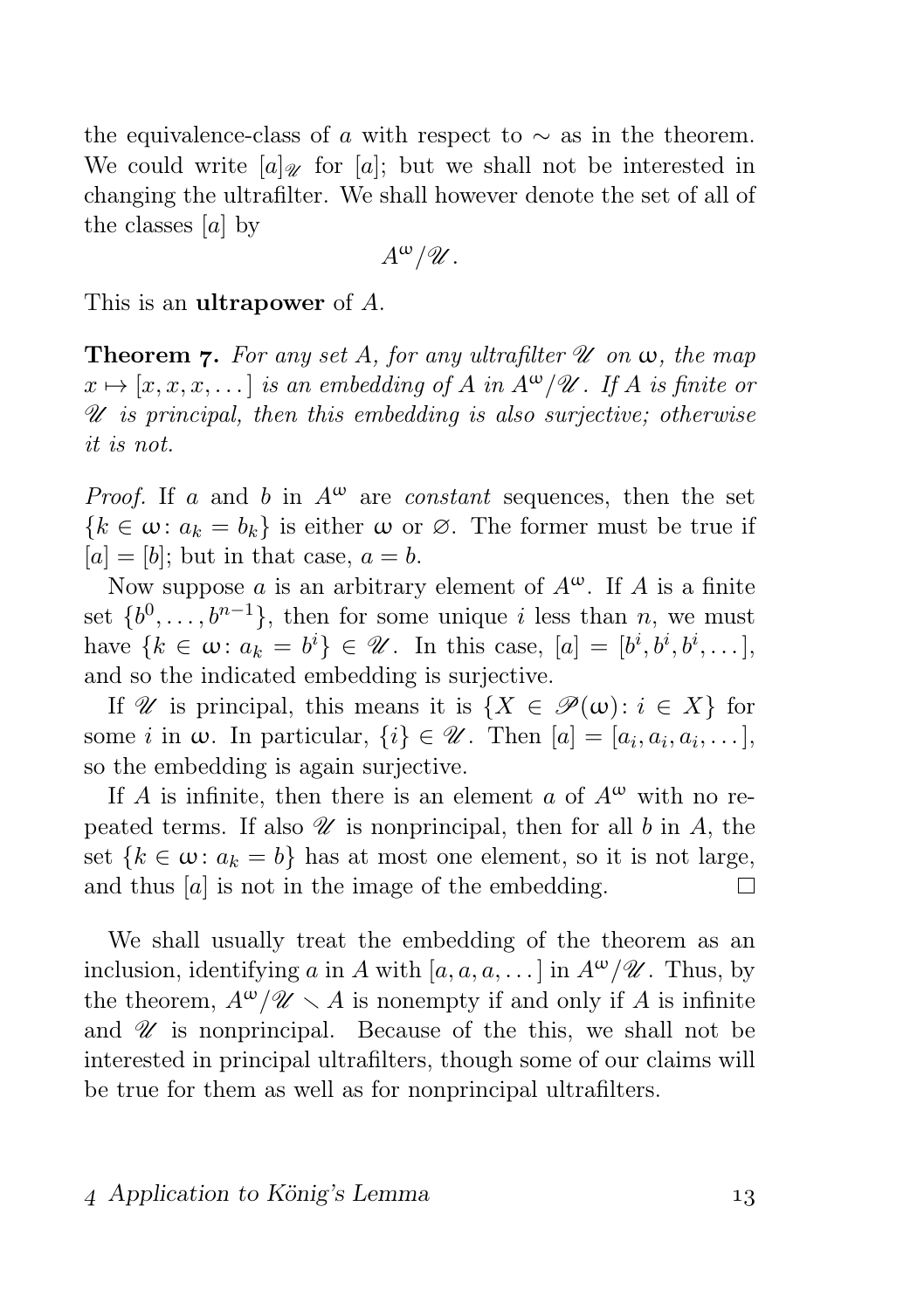**Theorem 8.** For any ordered set  $(A, \leq)$ , for any ultrafilter  $\mathscr U$ on  $\omega$ , there is an ordering  $\text{K}$  on  $T^{\omega}/\mathcal{U}$  given by

 $[a] \leq [b] \iff \{k \in \omega \colon a_k < b_k\} \in \mathcal{U}.$ 

The embedding  $x \mapsto [x, x, x, \dots]$  respects the orderings: for all a and b in A,

$$
a < b \iff [a, a, a, \dots] \le [b, b, b, \dots].
$$

Finally we have the promised alternative formulation and proof of König's Lemma:

**Theorem 9.** Suppose  $(T, \leq)$  is an infinite, finitely branching tree,  $\mathscr U$  is nonprincipal ultrafilter on  $\omega$ , and  $\leq$  is ordering of  $T^{\omega}/\mathscr{U}$ , induced as in the previous theorem. Then the tree  $(T, <)$ has infinite branches, namely the sets

$$
\{x \in T \colon x \mathrel{*} < a\},
$$

where  $a \in (T^{\omega}/\mathscr{U}) \setminus T$ .

## 5 Limits

We return to considering fields, whose ultrapowers can be understood in terms of maximal ideals. The following is true for all ordered fields, and not just R; but our main interest is in R.

**Theorem 10.** Let M be a nonprincipal maximal ideal of  $\mathbb{R}^{\omega}$ , and let  $\mathscr U$  be the corresponding nonprincipal ultrafilter on  $\omega$ , so that

$$
\mathscr{U} = \{ \omega \setminus \mathrm{supp}(x) \colon x \in M \} = \mathscr{P}(\omega) \setminus \mathrm{supp}[M].
$$

The quotient  $\mathbb{R}^{\omega}/M$ , which is a field, is precisely the ultrapower  $\mathbb{R}^{\omega}/\mathscr{U}$ . This field is an ordered field with respect to the relation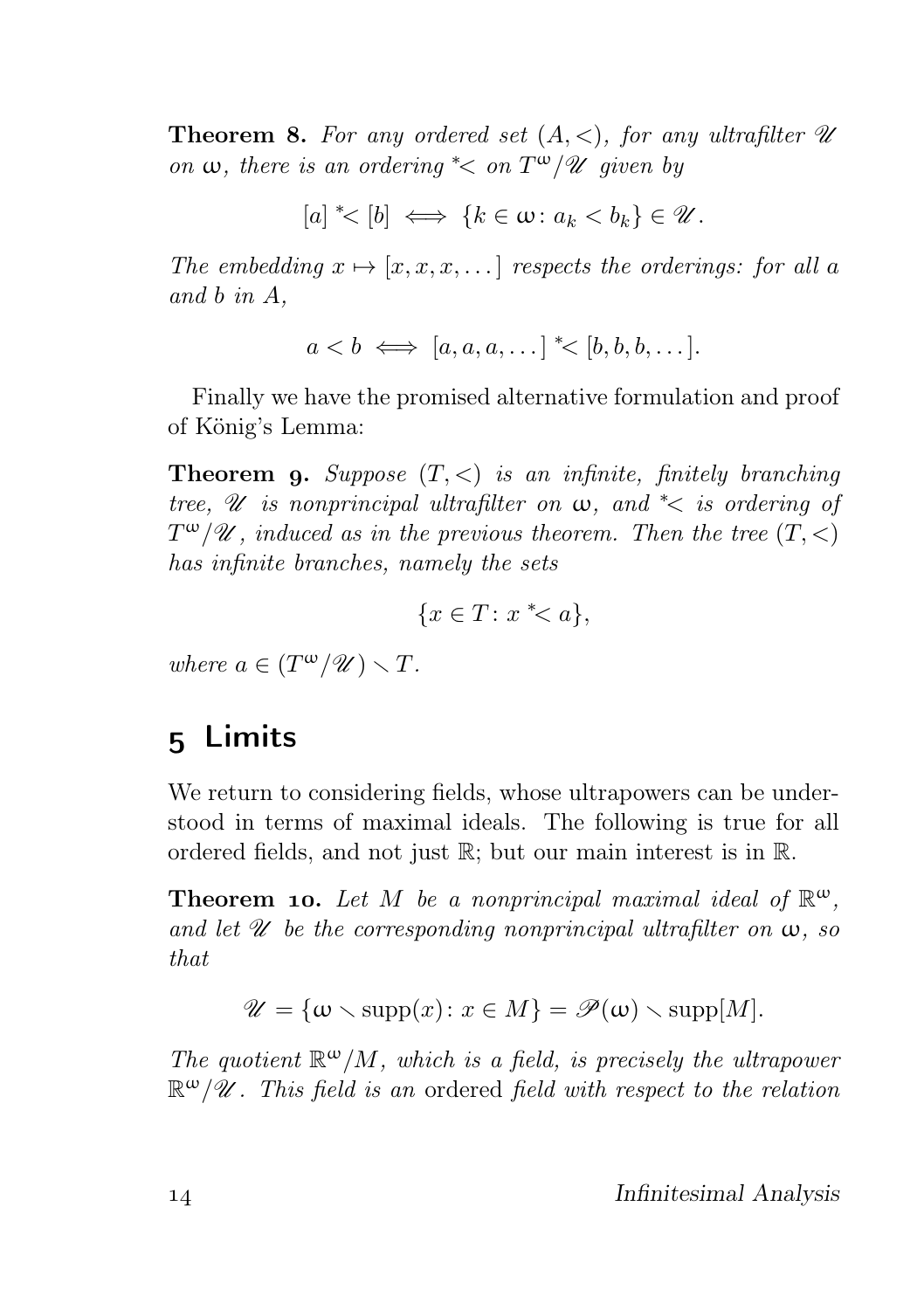$\star$  ≤ of Theorem 8, and the embedding  $x \mapsto [x, x, x, \dots]$  of R in  $\mathbb{R}^{\omega}/\mathscr{U}$  is an embedding of ordered fields. The element  $[0,1,2,\ldots]$ of  $\mathbb{R}^{\omega}/\mathscr{U}$  is positive and infinite, and the element  $[1, 1/2, 1/3, \ldots]$ is positive and infinitesimal.

By Łoś's Theorem (Theorem  $14$  below), all sentences of firstorder logic will be true in  $\mathbb{R}^{\omega}/\mathscr{U}$  if and only if they are true in  $\mathbb R$ . The same will be true when  $\mathbb R$  is replaced by an arbitrary structure, such as a tree, as in Theorem q. Then also Theorems  $6, 7, 8$ , and 10 will turn out to have been special cases of Łoś's Theorem.

The formal definition of a first-order logic is recursive. For now, we shall just say that

- () first-order sentences are finite, and
- $(z)$  their variables range only over *individuals*.

Here are corresponding examples of non-first-order sentences.

1. By the last theorem,  $\mathbb{R}^{\omega}/\mathscr{U}$  differs from  $\mathbb R$  in having infinite elements. That is, the sentence written as one of

$$
\exists x \ (x > 1 \land x > 2 \land x > 3 \land \cdots), \qquad \exists x \bigwedge_{n \in \mathbb{N}} x > n
$$

is true in  $\mathbb{R}^{\omega}/\mathscr{U}$ , but false in  $\mathbb{R}$ . Being infinite, in the sense of involving the conjunction of infinitely many formulas, this sentence is not first order.

2. In proving Theorem 1 (that  $\mathbb R$  has no infinite elements), we showed that an ordered field with infinite elements cannot be complete. In particular, the sentence

$$
\forall X \ \forall y \ \exists z \ \forall v \ \exists u
$$
  

$$
\left(y \in X \to \left((v \in X \to v \leq z) \land \left((u \in X \land u > v) \lor z \leq v\right)\right)\right),
$$

#### $5 \text{ Limits}$  15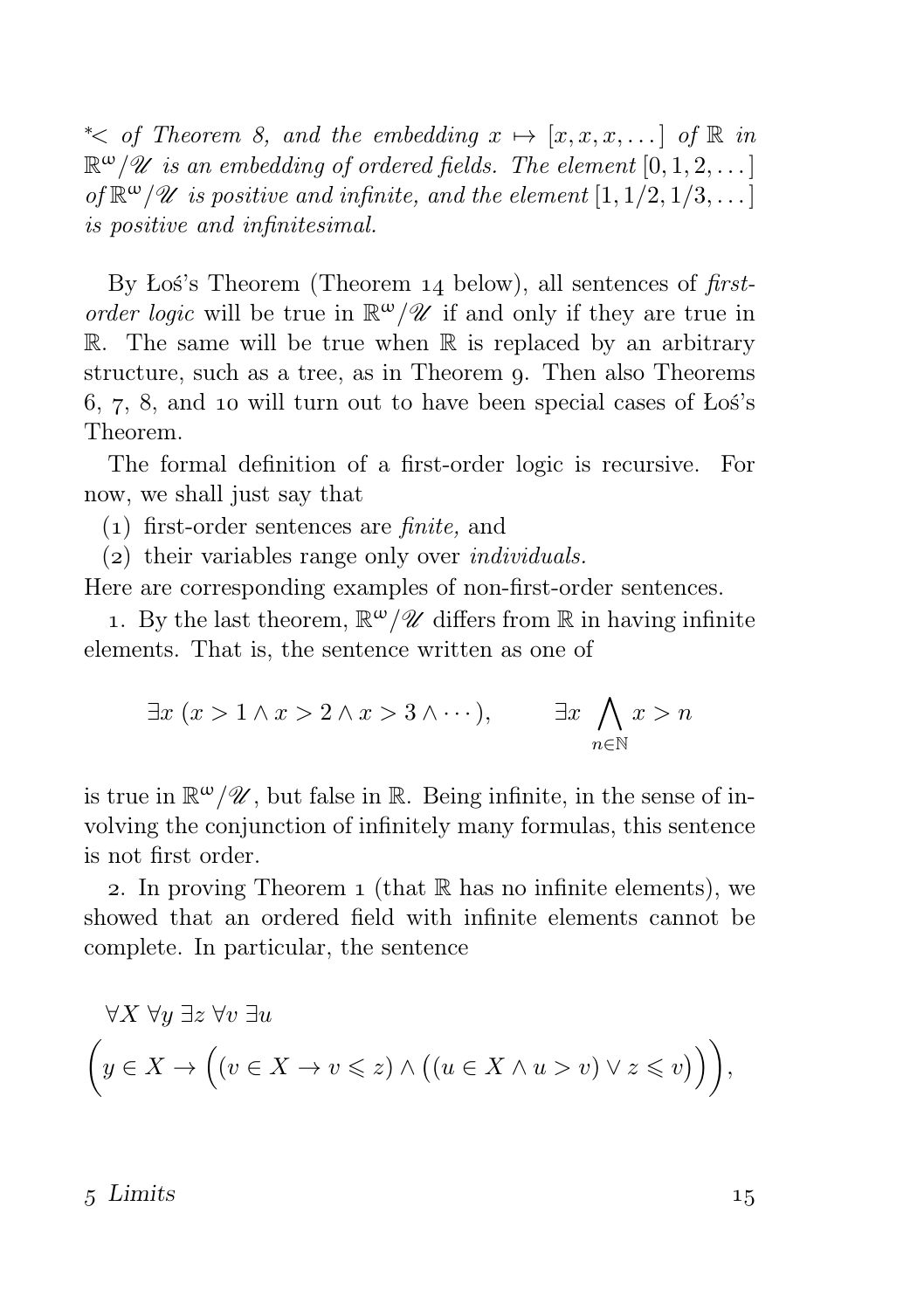which expresses completeness, is true in  $\mathbb{R}$ , but false in  $\mathbb{R}^{\omega}/\mathscr{U}$ . The sentence is not first order, because the variable  $X$  ranges over sets as such, not individuals.

We may denote the ordered field  $\mathbb{R}^{\omega}/\mathscr{U}$  by

<sup>∗</sup>R.

We now establish the equivalence of the standard and nonstandard definitions of limit.

**Theorem 11.** Suppose f is a function from  $\mathbb R$  to itself, and a and L are in R. There is a well-defined function \*f from \*R to itself given by

$$
^*f[x] = [f(x_k) \colon k \in \omega].
$$

Then  $\lim_{a} f = L$  if and only if, for all x in  $\mathbb{R}^{\omega}$ ,

 $[x] \simeq a \& [x] \neq a \implies {}^*f[x] \simeq L.$ 

*Proof.* For all a and b in  $\mathbb{R}^{\omega}$ , we have

$$
\{k \in \omega \colon a_k = b_k\} \subseteq \{k \in \omega \colon f(a_k) = f(b_k)\}.
$$

If  $[a] = [b]$ , then the former set is large, and therefore the latter set is large, which means

$$
[f(a_k): k \in \omega] = [f(b_k): k \in \omega].
$$

Thus  $*f$  is well defined.

Suppose  $\lim_{a} f = L$ , and  $[x] \simeq a$ , but  $[x] \neq a$ . For all n in N, for some positive  $\delta$  in R, for all k in  $\omega$ , if  $0 < |x_k - a| < \delta$ , then  $|f(x_k) - L| < 1/n$ . Thus

$$
\{k \in \omega : 0 < |x_k - a| < \delta\} \subseteq \{k \in \omega : |f(x_k) - L| < 1/n\}.\tag{8}
$$

The former set is

$$
\{k \in \omega \colon x_k \neq a\} \cap \{k \in \omega \colon x_k - a < \delta\} \cap \{k \in \omega \colon a - x_k < \delta\},\
$$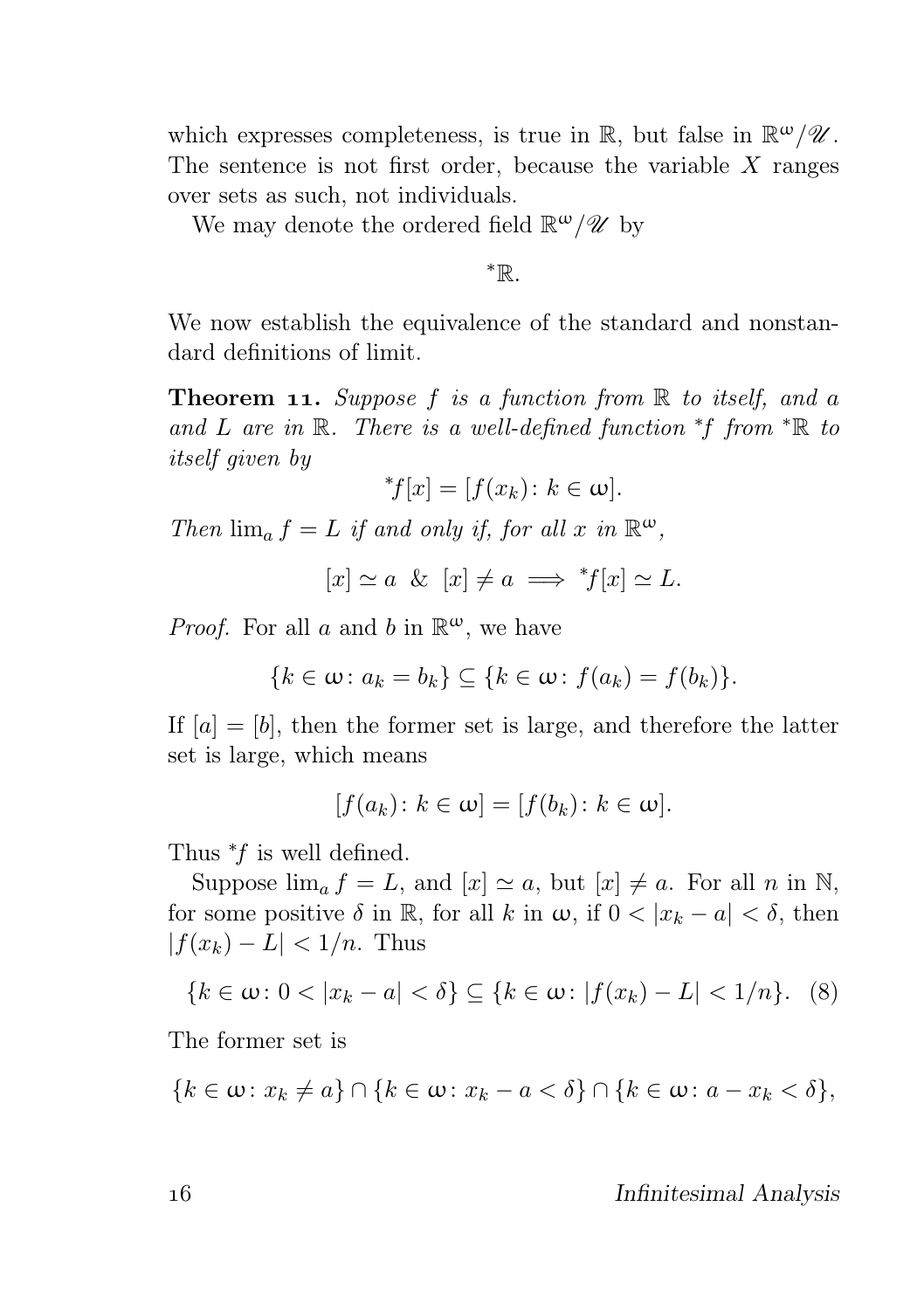the intersection of three sets, all of which are large, since, respectively,  $[x] \neq 0$ , and  $[x]-a < \delta$ , and  $a-[x] < \delta$ . So the intersection itself is large, and therefore the latter set in  $(8)$  is large, which means

$$
|{}^*f[x] - L| < \frac{1}{n}.
$$

This being the case for all *n* in N,  $f[x] \simeq L$ .

Now suppose  $\lim_{a} f \neq L$ . Then for some positive  $\varepsilon$  in R, for every n in  $\omega$ , there is  $x_n$  in R such that  $0 < |x_n - a| < 1/(n+1)$ , but  $|f(x_n)-L| \geq \varepsilon$ . Then  $[x] \simeq a$ , but  $[x] \neq a$ , and  $|f[x]-L| \geq \varepsilon$ , so  $*f[x] \not\cong L$ .  $\Box$ 

The nonstandard definition makes proofs about limits easier, at least once one has the following.

**Theorem 12.** In any ordered field, the finite elements compose a sub-ring, and the infinitesimal elements compose a maximal ideal of the ring of finite elements. In fact the ideal is the only maximal ideal of the ring.

Corollary. In the ring of finite elements of any ordered field, the relation  $\simeq$  of being infinitesimally close is an equivalence relation, and

$$
a \simeq b \And c \simeq d \implies a + c \simeq b + d \And ac \simeq bd,
$$
  

$$
a \simeq b \And a \ncong 0 \implies b \ncong 0 \And \frac{1}{a} \simeq \frac{1}{b}.
$$

The "standard" proof of the following involves taking different deltas for different epsilons, and then taking the maximum. The "nonstandard" proof is more straightforward.

**Theorem 13.** Suppose  $\lim_{a} f = L$  and  $\lim_{a} f = M$ . Then

$$
\lim_{a}(f+g) = L + M, \qquad \lim_{a}(fg) = LM.
$$

 $5 \text{ Limits}$   $17$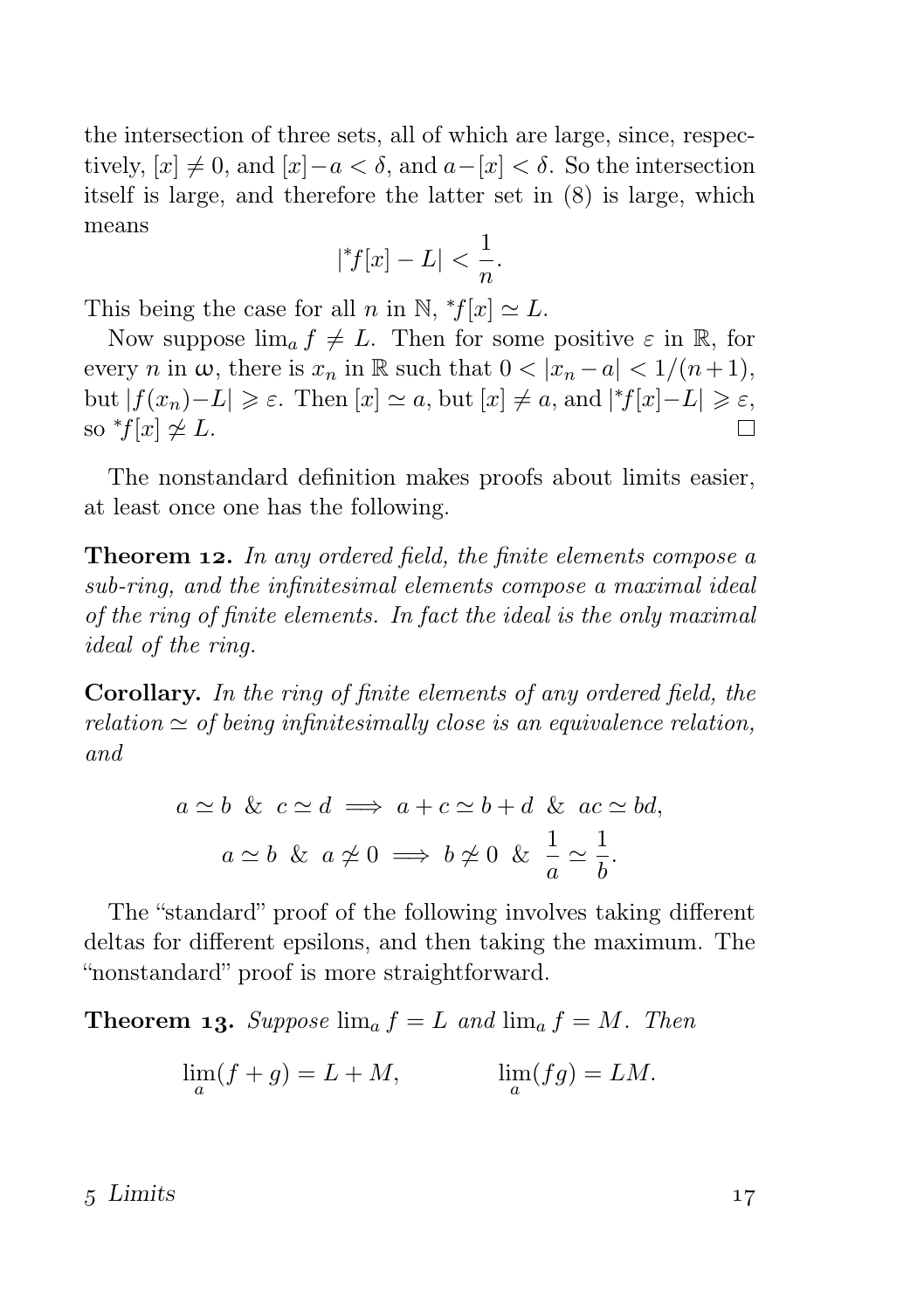If  $L \neq 0$ , then

$$
\lim_a \frac{1}{f} = \frac{1}{L}.
$$

*Proof.* Suppose  $[x] \simeq a$ , but  $[x] \neq a$ . By hypothesis and Theorem 11,  $*f[x] \simeq L$  and  $*f[x] \simeq M$ . Then the corollary of Theorem 12 yields the desired results.  $\Box$ 

### **6 Standard parts**

Every finite element  $a$  of  $* \mathbb{R}$  is infinitesimally close to a unique element st  $(a)$  of  $\mathbb{R}$ , namely

$$
\sup\{x \in \mathbb{R} \colon x < a\}.
$$

This is the *standard part* of a. If a is infinite, we may define st (a) = ∞. Then the function  $x \mapsto$  st (x) from  $*\mathbb{R}$  to  $\mathbb{R} \cup \{\infty\},\$ is an example of a place, as we shall see.

In Theorem 12, if the ordered field is  $K$ , and the ring of its finite elements is  $R$ , then

$$
x \in K \smallsetminus R \implies \frac{1}{x} \in R.
$$

This means R is a **valuation ring** of K, at least if R is different from  $K$ . The definition does not require  $K$  to be ordered. Every valuation ring R of a field K has a unique maximal ideal  $M$ , which is the complement of the multiplicative group  $R^{\times}$  of invertible elements of  $R$ . Then two functions can be defined on  $K$  as follows.

1. The function  $\varphi$  with range  $R/M \cup {\infty}$  given by

$$
\varphi(x) = \begin{cases} x + M, & \text{if } x \in R, \\ \infty, & \text{if } x \in K \setminus R \end{cases}
$$

is a place of  $K$ .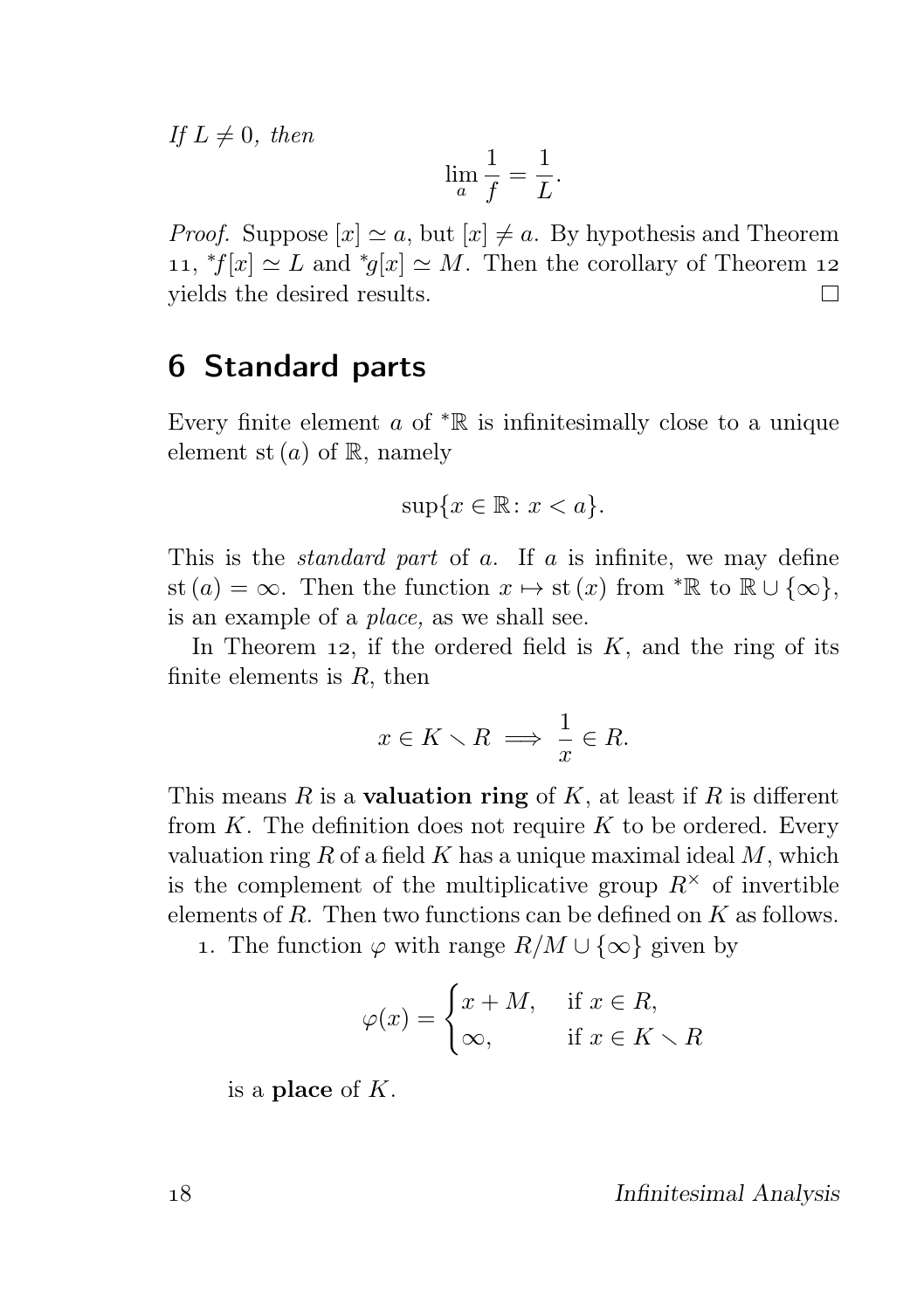2. The function v with range  $\{0\} \cup K^{\times}/R^{\times}$  given by

$$
v(x) = \begin{cases} xR^{\times}, & \text{if } x \in K^{\times}, \\ 0, & \text{if } x = 0 \end{cases}
$$

is a **valuation** of  $K$ . Here

$$
v(x) = 0 \iff x = 0,
$$

and

$$
v(-x) = v(x), \qquad \qquad v(xy) = v(x) \cdot v(y).
$$

The multiplicative group  $K^{\times}/R^{\times}$  is linearly ordered by the rule

$$
xR^{\times} \leqslant yR^{\times} \iff \frac{x}{y} \in R,
$$

and 0 is declared to be less than every element of the group. Then a strong triangle inequality holds, namely

 $v(x + y) \leq \max(v(x), v(y)).$ 

Thus the map  $(x, y) \mapsto v(x - y)$  is a metric on K. There are two standard classes of examples.

1. If K is any field, we can form the field  $K(X)$  of rational functions in X over K. If  $\alpha \in K$ , then the function  $f \mapsto f(\alpha)$  is a place on  $K(X)$ . Here, if  $f(\alpha)$  is "undefined," because it involves division by 0, then we define  $f(\alpha) = \infty$ . Thus the range of the place is indeed  $K \cup \{\infty\}$ . If K is algebraically closed, like  $\mathbb{C}$ , then every nonzero element of  $K(X)$  can be written as

$$
\frac{p(X)}{q(X)} \cdot (X - \alpha)^n,
$$

where p and q are polynomials that are not zero at  $\alpha$ , and  $n \in \mathbb{Z}$ . If  $0 < t < 1$ , the valuation can be understood as taking the above element of  $K^{\times}$  to  $t^{n}$ . In particular, according to the associated metric, the sequence  $(X^n : n \in \omega)$  converges to 0.

#### Standard parts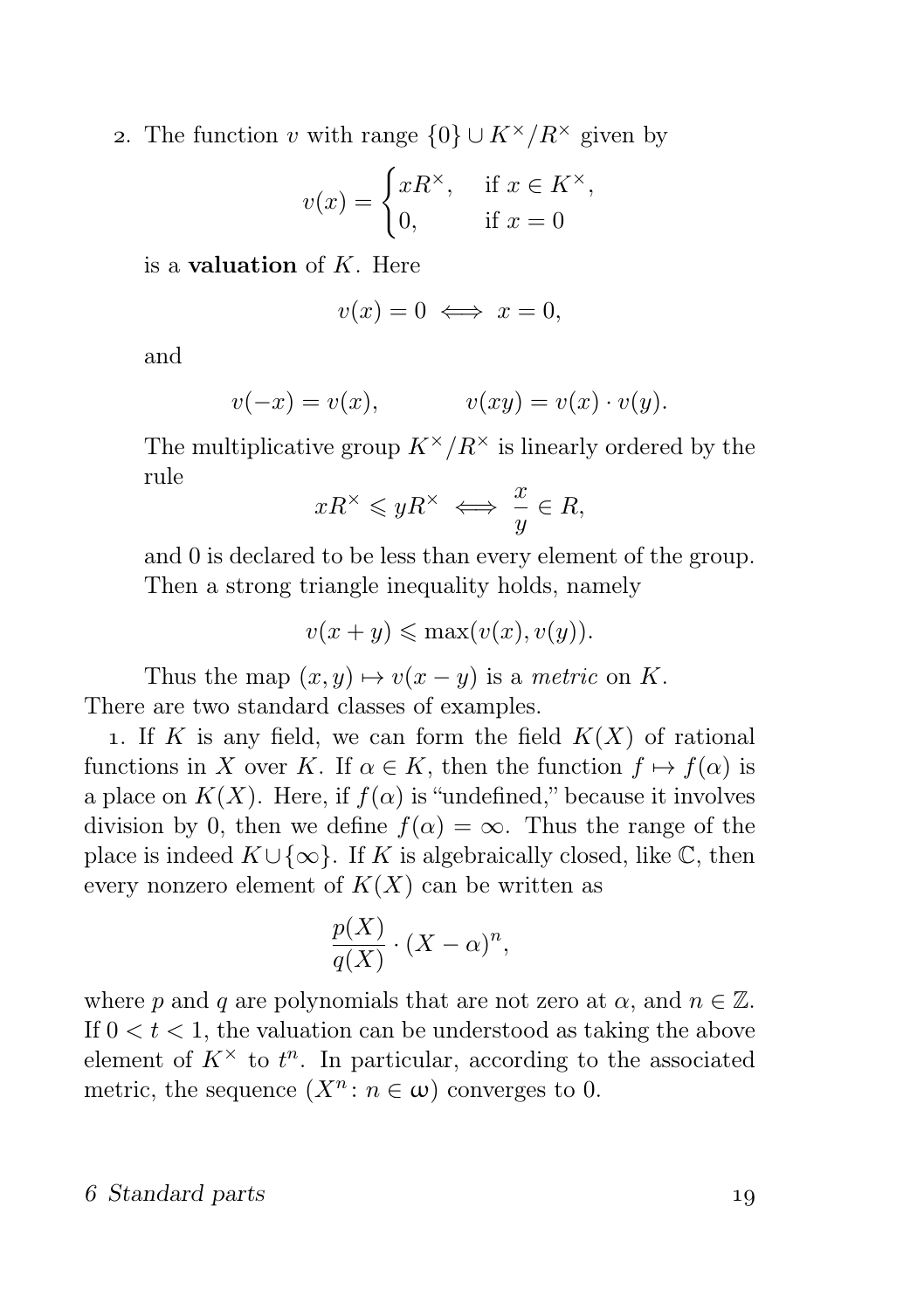2. If p is a prime number, then  $\mathbb O$  has a valuation ring consisting of the fractions having denominators that are indivisible by  $p$ . The range of the associated place can be understood as  $\mathbb{F}_p \cup \{\infty\}.$ Indeed, if  $p \nmid b$ , then the place can be understood as taking  $a/b$  to that element c of  $\mathbb{F}_p^{\times}$  such that  $a \equiv bc \pmod{p}$ . The associated valuation can be understood as the map taking  $(a/b) \cdot p^n$  to  $1/p^n$ (and 0 to 0). In the associated metric, the sequence  $(p^n : n \in \mathbb{N})$ converges to 0, and so every series  $\sum_{n=m}^{\infty} a_n p^n$ , where  $m \in \mathbb{Z}$ and  $a_n \in \{0, \ldots, p-1\}$ , has a sequence of partial sums that is a Cauchy sequence. Such series then constitute the field of padic numbers. This is a field that, like  $\mathbb{R}$ , is complete in the sense that all of its Cauchy sequences converge. This notion of completeness should be distinguished from the completeness of the ordering of R.

# Logic

In the first-order logic of ordered fields, the atomic formulas are the polynomial equations and inequalities. Then the formulas are defined recursively:

- . Every atomic formula is a formula.
- 2. If  $\varphi$  and  $\psi$  are formulas, and x is an individual variable (that is, such a variable as may occur in an atomic formula), then each of the expressions

$$
\neg \varphi, \qquad \qquad (\varphi \wedge \psi), \qquad \qquad \exists x \varphi
$$

is a formula.

By this scheme, the expressions

 $(\varphi \vee \psi), \qquad (\varphi \rightarrow \psi), \qquad (\varphi \leftrightarrow \psi), \qquad \forall x \varphi$ 

are abbreviations of the formulas

$$
\neg(\neg \varphi \land \neg \psi), \quad (\neg \varphi \lor \psi), \quad (\varphi \to \psi) \land (\psi \to \varphi), \quad \neg \exists x \neg \varphi
$$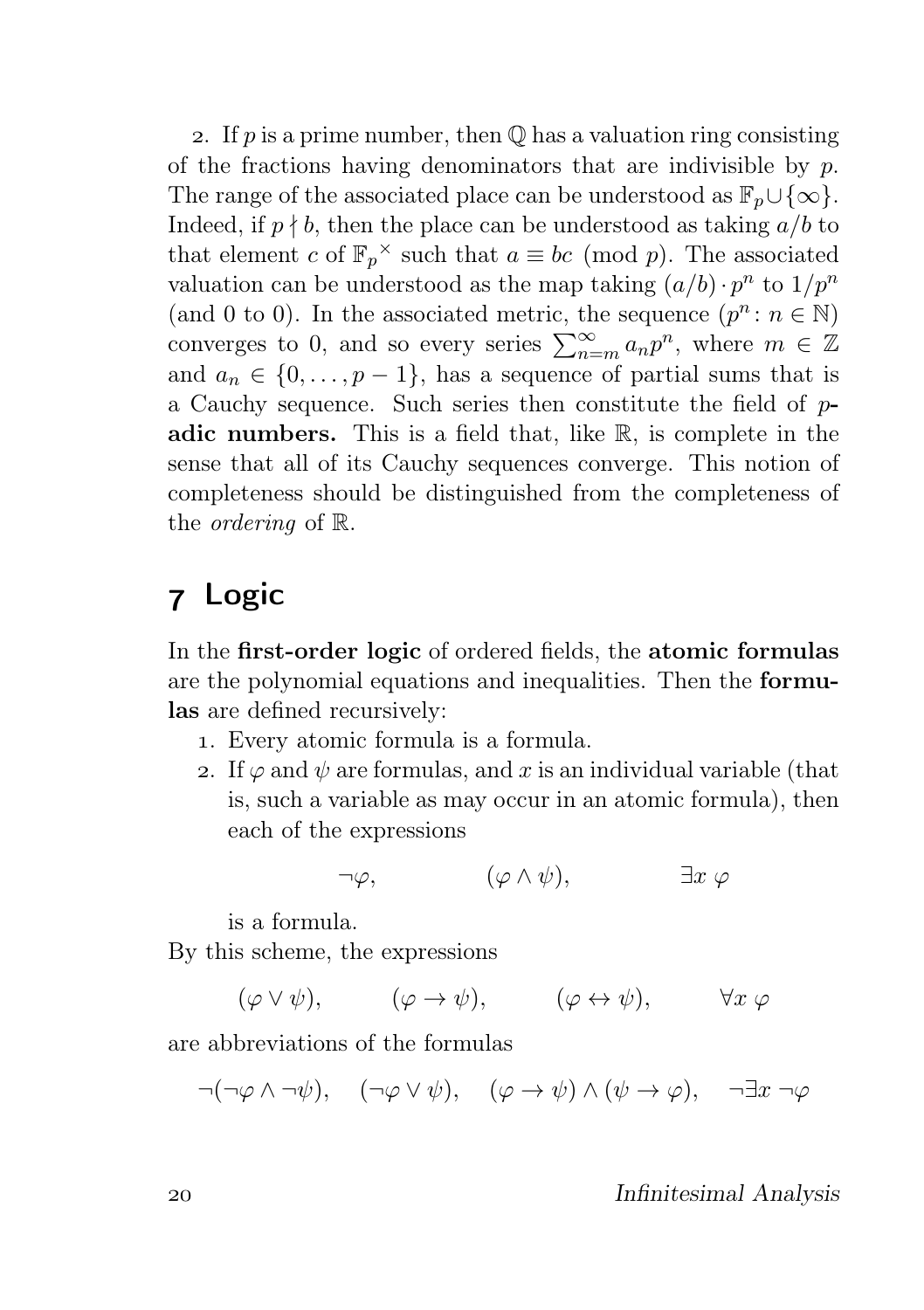respectively.

An occurrence of a variable x in a formula is **bound** if it enters the formula as occurring in a formula  $\exists x \varphi$ ; otherwise the occurrence is free. Thus, in the formula  $(x = y \lor \exists x \neg x = y)$ (usually written as  $x \neq y \rightarrow \exists x \ x \neq y$ ), the first occurrence of x is free, but the other two occurrences are bound.

A formula in which no variable occurs freely is a sentence. By the definition to be given presently, a sentence  $\sigma$  is either true or **false** in a given ordered field  $K$ , and we write

$$
K \vDash \sigma, \qquad K \nvDash \sigma
$$

accordingly. For now, we take the definition of the truth or falsity of an atomic sentence in K as obvious. Then for all sentences  $\sigma$ and  $\tau$ .

$$
K\vDash\neg\sigma\iff K\nvDash\sigma,
$$
  

$$
K\vDash(\sigma\wedge\tau)\iff K\vDash\sigma\ \&\ K\vDash\tau,
$$

Note here that the two-shafted arrow  $\iff$  is just an abbreviation of the English expression "if and only if"; and the ampersand  $\&$  is an abbreviation of "and." We could replace the abbreviations with the full expressions without changing the mathematical meaning of what we are saying. By contrast, we cannot replace the symbol  $\wedge$  in the formula  $(\sigma \wedge \tau)$  with anything else, because our purpose is to study the uses of such formulas as they are.

It remains to declare that  $K \models \exists x \varphi$  if and only if, for some a in  $K$ ,

$$
K \vDash \varphi(a).
$$

Here  $\varphi(a)$  is the result of replacing each free occurrence of x in  $\varphi$  with a.

We can prove Łoś's Theorem just for  $\mathbb{R}$ , but a more general form may actually be easier to understand. Suppose  $(K_n: n \in \omega)$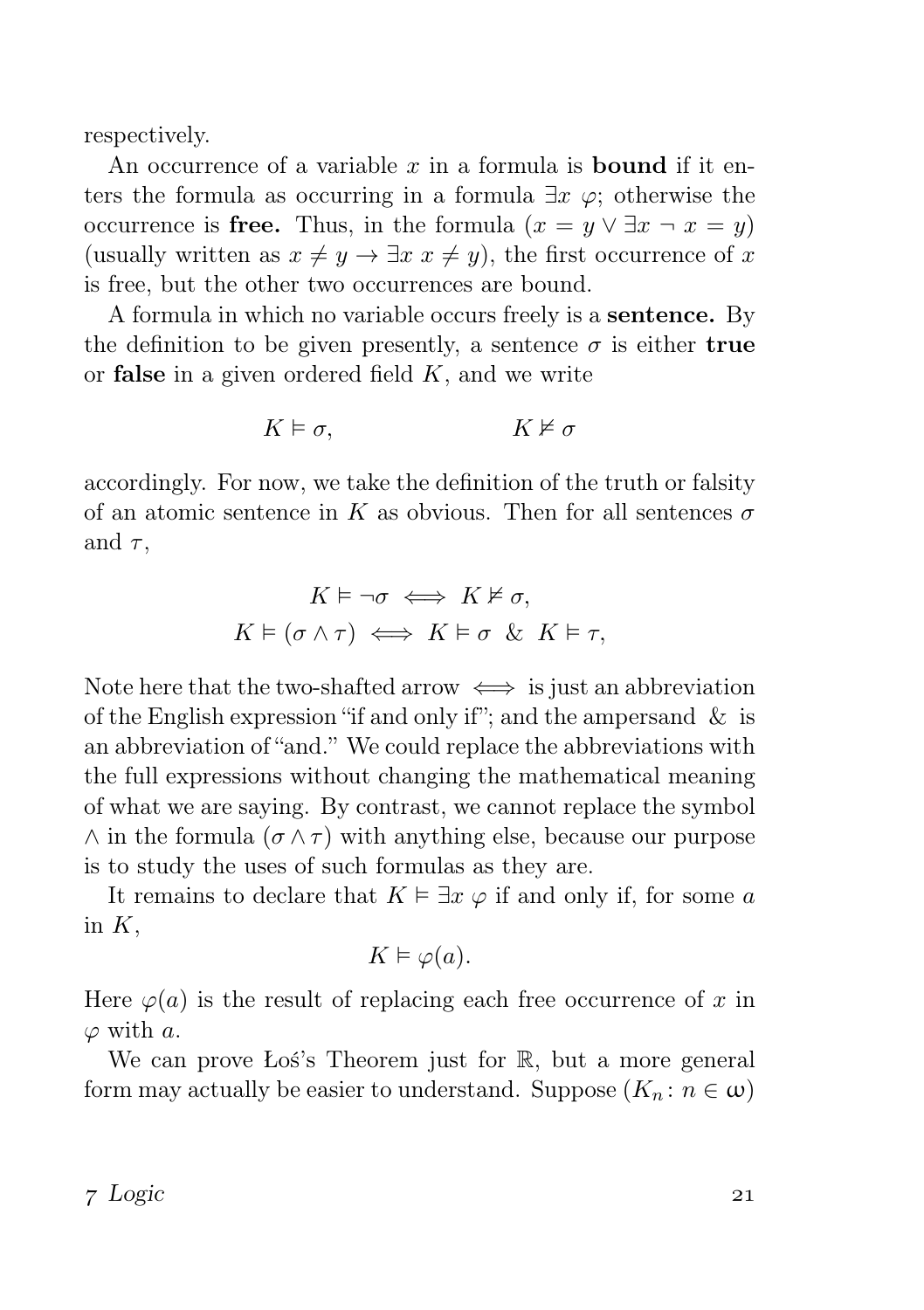is an indexed family of ordered fields. Then we can form the product

$$
\prod_{n\in\omega}K_n,
$$

namely the set of sequences a or  $(a_n : n \in \omega)$ , where  $a_n \in K_n$ for each n in  $\omega$ . Let us denote the product also by R. Each element  $a$  of  $R$  can be understood as a **constant symbol**, whose **interpretation** in the ordered field  $K_n$  is just  $a_n$ , for each n in ω. In other words, *a means*  $a_0$  in  $K_0$ , and  $a_1$  in  $K_1$ , and so forth. Likewise, the identity of an abelian group is usually 0, and this *means* 0 in the additive group  $\mathbb{Z}$ ; but it means 1 in multiplicative groups like  $\mathbb{R}^{\times}$ . For an arbitrary element b of  $K_n$ , with a in R as before,

$$
K_n\vDash a=b\iff a_n=b.
$$

Now let  $\mathscr S$  be the set

$$
\{+,0,-, \ \cdot \ ,1,<\}
$$

of symbols: this is the signature of ordered fields. The constant symbols in  $\mathscr S$  are only 0 and 1. Using these, we can form the polynomials

$$
\Big(\cdots\big((1+1)+1\big)+\cdots+1\Big),\quad -\Big(\cdots\big((1+1)+1\big)+\cdots+1\Big).
$$

According to the associativity of addition in every field, these polynomials can be written unambiguously as

$$
1 + \cdots + 1, \qquad \qquad -(1 + \cdots + 1).
$$

Every integer can be denoted by such an expression. (Even 0 can be so denoted, if we allow the "empty" sum.) Thus, every equation or inequality of polynomials with coefficients from  $\mathbb Z$  can be understood as an atomic formula in the pure signature of ordered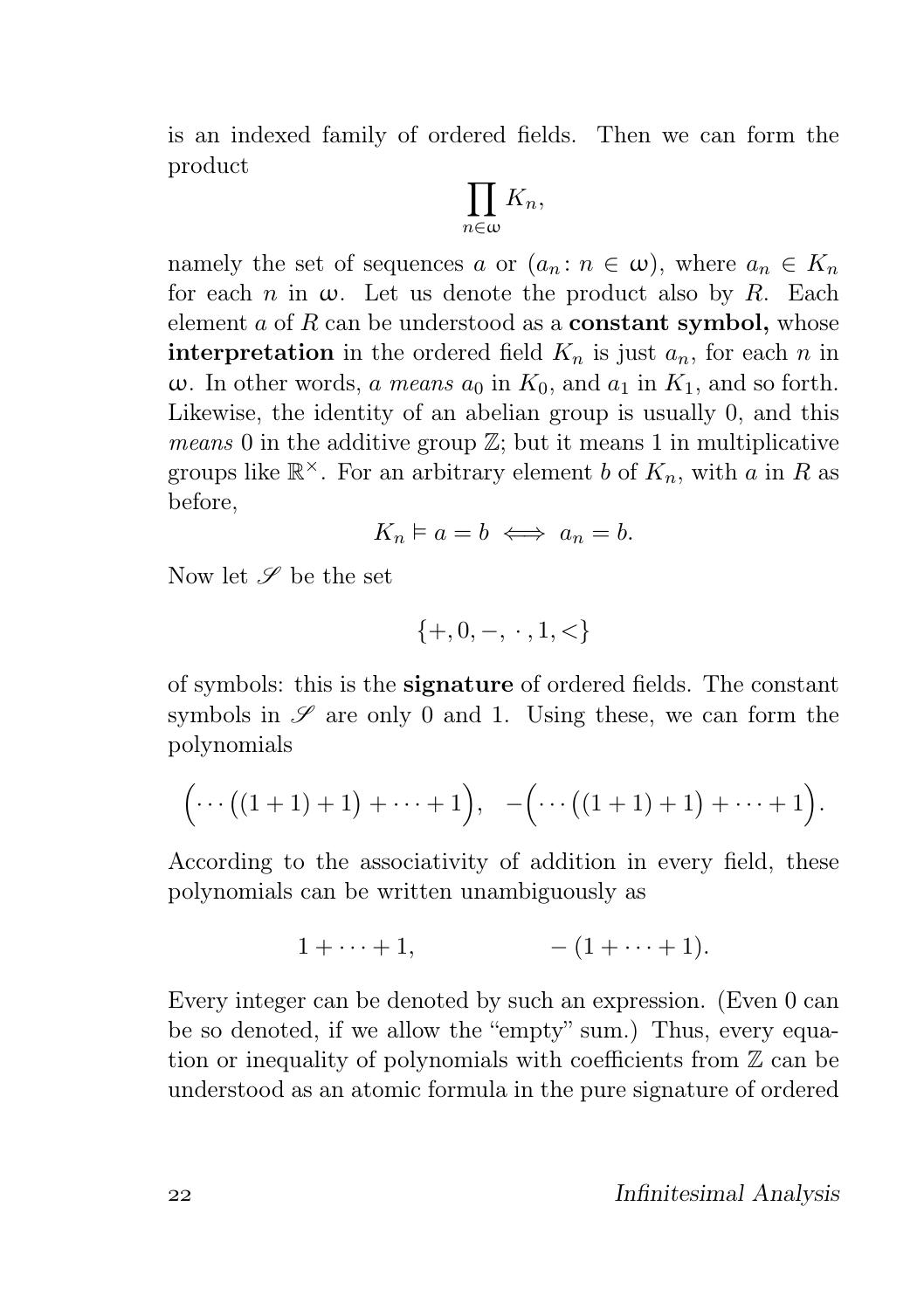fields. We may also introduce, as coefficients, new constant symbols standing for elements of a particular ordered field or fields. The new constant symbols can be called parameters. With R being  $\prod_{n\in\omega} K_n$  as above, if  $\sigma$  is a sentence in the signature  $\mathscr{S} \cup R$ of ordered fields with parameters from  $R$ , we define

$$
\|\sigma\| = \{n \in \omega \colon K_n \models \sigma\}.
$$

(In his *Model Theory*, Hodges calls this the *Boolean value* of  $\sigma$ .) Then by the definition of truth and falsity,

$$
\|\neg \sigma\| = \omega \smallsetminus \|\sigma\|,
$$
  

$$
\|(\sigma \land \tau)\| = \|\sigma\| \cap \|\tau\|,
$$

and for all  $a$  in  $R$ ,

 $\|\varphi(a)\| \subseteq \|\exists x \varphi\|.$ 

Moreover, given the formula  $\varphi$  in which only x occurs freely, we can define a in R so that, for all n in  $\omega$ , if  $K_n \vDash \exists x \varphi$ , then  $K_n \models \varphi(a_n)$ , but if  $K_n \not\vDash \exists x \varphi$ , then  $a_n$  is an arbitrary element of  $K_n$  (for example, 0 or 1). In this case

$$
\|\exists x \ \varphi\| = \|\varphi(a)\|.\tag{9}
$$

Now let  $\mathscr U$  be an ultrafilter on  $\omega$ , and let T be the set of sentences  $\sigma$  of  $\mathscr{S} \cup R$  such that  $\|\sigma\| \in \mathscr{U}$ . Then T contains every sentence of  $\mathscr{S} \cup R$  that is true in every ordered field (in which the parameters have interpretations). Moreover,

$$
\neg \sigma \in T \iff \sigma \notin T,
$$
\n(10a)

$$
(\sigma \wedge \tau) \in T \iff \sigma \in T \& \tau \in T,
$$
 (10b)

$$
\exists x \ \varphi \in T \iff \text{for some } a \text{ in } R, \ \varphi(a) \in T. \tag{10c}
$$

Now, suppose  $F$  is some ordered field, and every element of  $R$ has an interpretation in  $F$ , and every element of  $F$  is the interpretation of an element of R. The set of sentences of  $\mathscr{S} \cup R$  that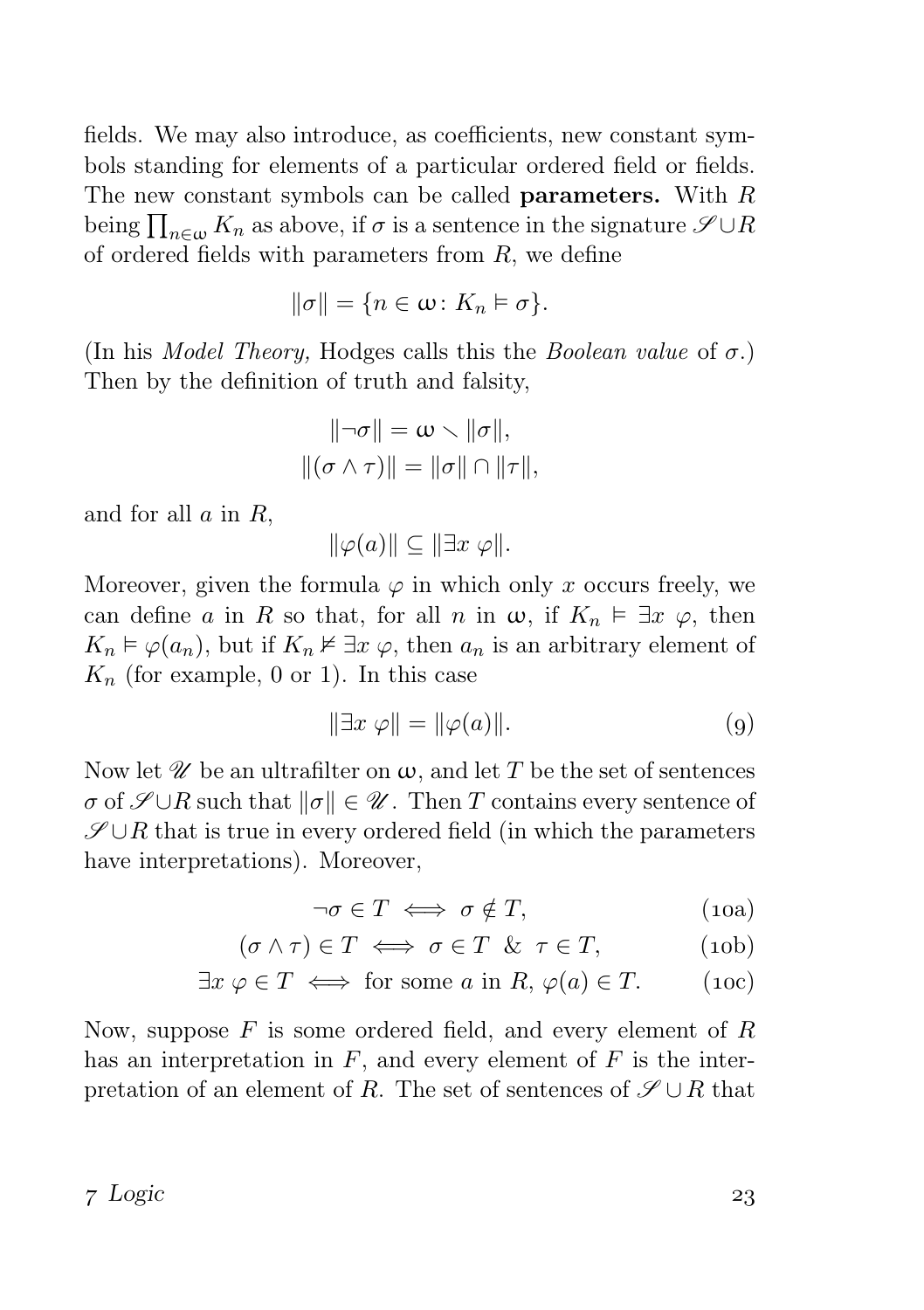are true in  $F$  is the (complete) theory of  $F$  in the indicated signature. But then, by the definition of truth, this theory has the properties of  $T$  that we have just determined. The converse will turn out to true as well: by having the indicated properties, T must itself be the complete theory of some ordered field (in which the elements of R have interpretations). We shall denote this ordered field (whose theory is  $T$ ) by

$$
\prod_{n\in\omega}K_n\Bigg/\mathscr U
$$

or just  $R/\mathscr{U}$ : it is an **ultraproduct** of the ordered fields  $K_n$ . For all  $a$  and  $b$  in  $R$ , since

$$
R/\mathscr{U}\vDash a=b\iff\{k\in\omega\colon a_k=b_k\},\
$$

we can understand the elements of  $R/\mathscr{U}$  as being the equivalence classes [a] or

$$
\{x \in R \colon \{k \in \omega \colon a_k = x_k\}\},\
$$

where  $a \in R$ .

In the special case where each ordered field  $K_n$  is  $\mathbb{R}$ , then the ultraproduct  $\prod_{n\in\omega} K_n/\mathscr{U}$  will be the ultrapower  $^{\ast}\mathbb{R}$ , that is,  $\mathbb{R}^{\omega}/\mathscr{U}$ . This is an ordered field by Theorem 10, and we may consider R as a subfield. Then a (first-order) sentence  $\sigma$  with parameters from  $\mathbb R$  will be true in  $\mathbb R$  if and only if it is true in <sup>∗</sup>R, because  $\|\sigma\|$  in this case is either *U* or ∅.

A structure in which every sentence of a set of sentences is true is a model of that set. So we are going to show that the set  $T$  above has a model. This will give us (a special case of) Łoś's Theorem. There is a sense in which we need not prove this theorem though, just to do "nonstandard," infinitesimal analysis. Analysis is a study of R, not <sup>∗</sup>R. We shall not really use the latter itself, but only its theory, and we have this already.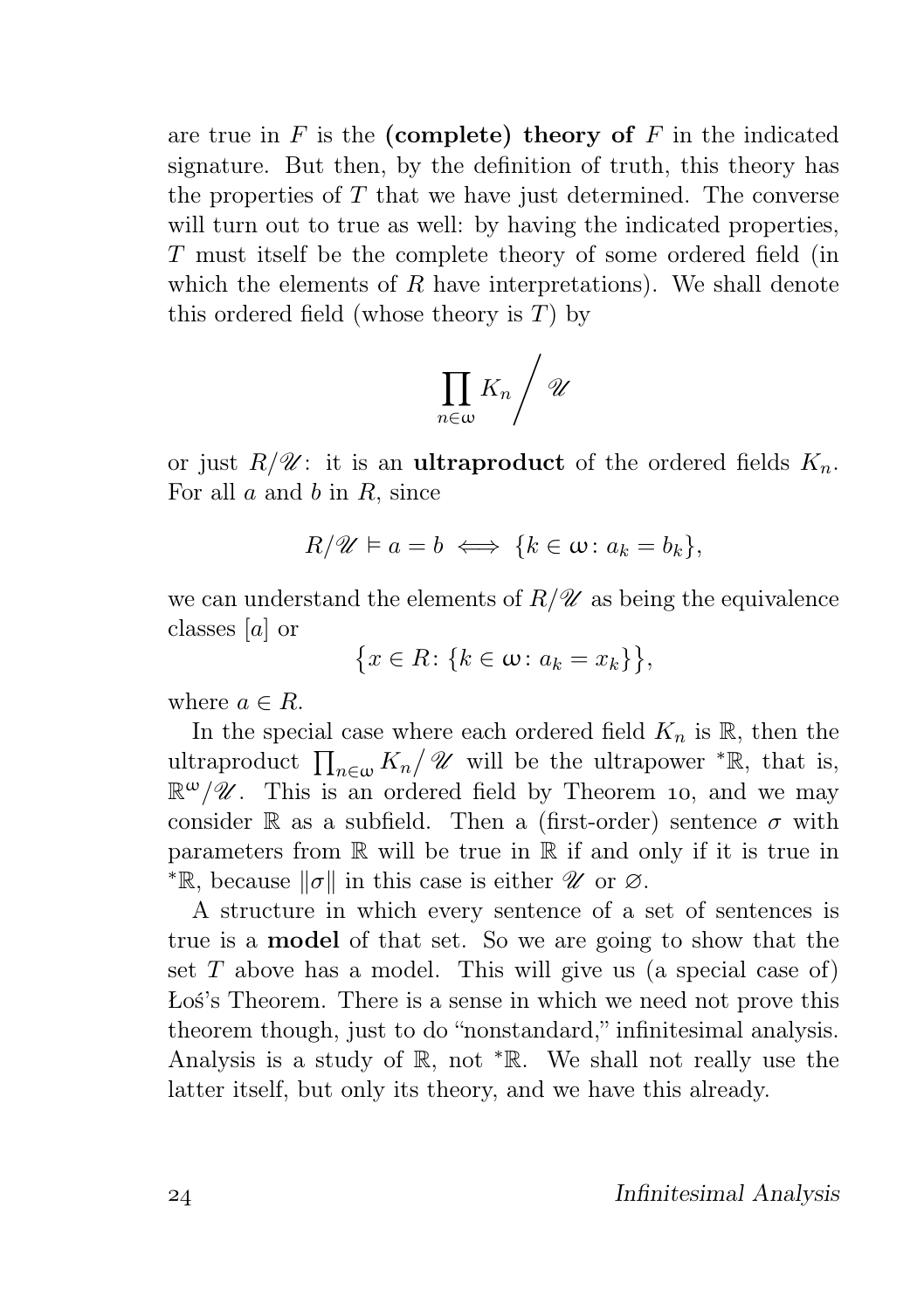### Łoś's Theorem

Strictly speaking though, even to understand the theory T above, we need to do more work. We should understand the structure of polynomials. The symbols  $+$ ,  $-$ , and  $\cdot$  in  $\mathscr S$  are examples of operation symbols, taking two, one, and two arguments respectively; and polynomials are examples of terms.

In an arbitrary signature, the terms are defined recursively as follows.

- . every individual variable is a term.
- . every constant symbol is a term.
- 3. for every n in N, if F is an n-ary operation symbol (that is, an operation symbol taking  $n$  arguments), and  $t_i$  is a term when  $i < n$ , then the expression

$$
F t_0 \cdots t_{n-1}
$$

is a term. In case  $n = 2$ , it is conventional to write  $t_0 F t_1$ instead of  $F t_0 t_1$ .

A term is called closed if no variable occurs in it. Thus closed terms are obtained by omitting the first condition in the definition of terms.

An **interpretation** of an *n*-ary operation symbol on a set  $A$  is a function from  $A<sup>n</sup>$  to A (where  $A<sup>n</sup>$  can be understood as the set of functions from  $\{0, \ldots, n-1\}$  to  $A$ ).<sup>5</sup> If each constant symbol and operation symbol in a signature has an interpretation on A, then, recursively, each closed term of  $\mathscr S$  has an interpretation as an element of  $A<sup>6</sup>$ 

<sup>&</sup>lt;sup>5</sup>I think this is the best way to understand  $A<sup>n</sup>$ , but many people understand it as the set of functions from the set  $\{1, \ldots, n\}$  to A.

 ${}^{6}$ An arbitrary term can be interpreted as an operation on  $A$ ; but the best way of making this precise is not clear. It might be best to interpret the term  $x + y$  as a function from  $A^{\{x,y\}}$  to A; but then if this term occurs in a formula where the variable  $z$  also occurs, then we should interpret  $x + y$  as a function from  $A^{\{x,y,z\}}$  to A.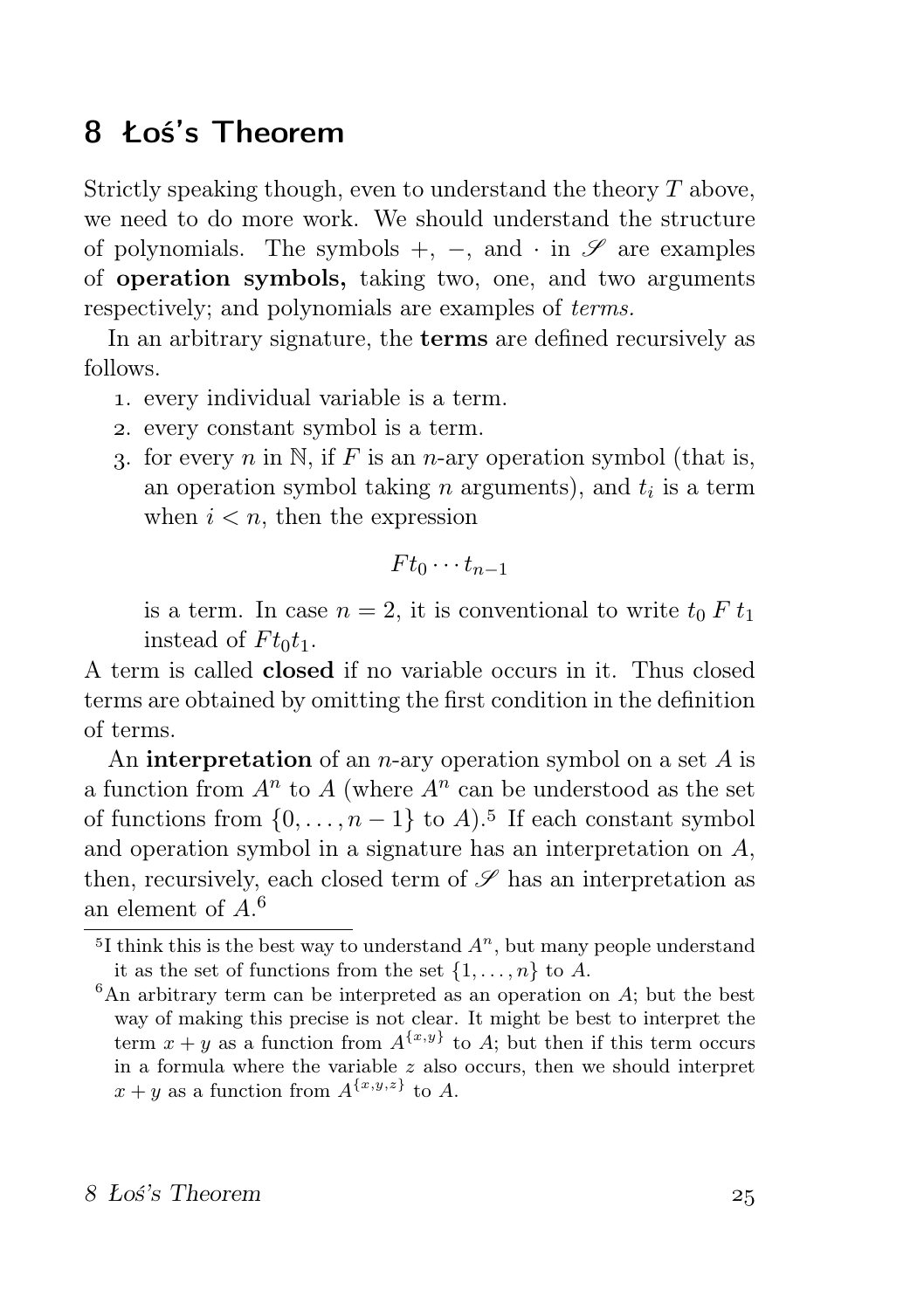The symbol  $\lt$  in the signature of ordered fields is a binary relation symbol. In an arbitrary signature, the atomic formulas are of two kinds:

- 1. There are equations  $t_0 = t_1$  of terms  $t_0$  and  $t_1$ .
- 2. For every n in  $\mathbb N$ , for every n-ary relation symbol in the signature, if  $t_i$  is a term when  $i \leq n$ , there is an atomic formula

$$
Rt_0\cdots t_{n-1}.
$$

If  $n = 2$ , it is conventional to write  $t_0 R t_1$  instead of  $R t_0 t_1$ . An **interpretation** of an *n*-ary relation symbol on a set  $A$  is a subset of  $A^n$ . An interpretation of all symbols in a signature  $\mathscr{S}$ , on a set, is a structure whose universe is the set. If the set is A, then the structure itself may be  $\mathfrak A$  (the same letter in a more elaborate font), and the interpretation of a symbol or closed term s can be denoted by

 $s^{\mathfrak{A}}.$ 

Then the truth or falsity of an atomic sentence in  $\mathfrak{A}$  has the obvious definition:

$$
\mathfrak{A} \models t_0 = t_1 \iff t_0^{\mathfrak{A}} = t_1^{\mathfrak{A}},
$$
  

$$
\mathfrak{A} \models Rt_0 \cdots t_{n-1} \iff (t_0^{\mathfrak{A}}, \dots, t_{n-1}^{\mathfrak{A}}) \in R^{\mathfrak{A}}.
$$

Now arbitrary sentences, and their truth or falsity, are defined as before. We just have to note that, unless otherwise specified, every element of a set can be understood as a constant symbol whose interpretation is itself.

We now have all of the ingredients for the full statement of Łoś's Theorem. As we did when proving König's Lemma, we can replace our usual index set  $\omega$  with an arbitrary index set.

**Theorem 14** (Łoś). In a signature  $\mathscr{S}$ , let  $(\mathfrak{A}_i : i \in \Omega)$  be a family of structures indexed by elements of some infinite set  $\Omega$ .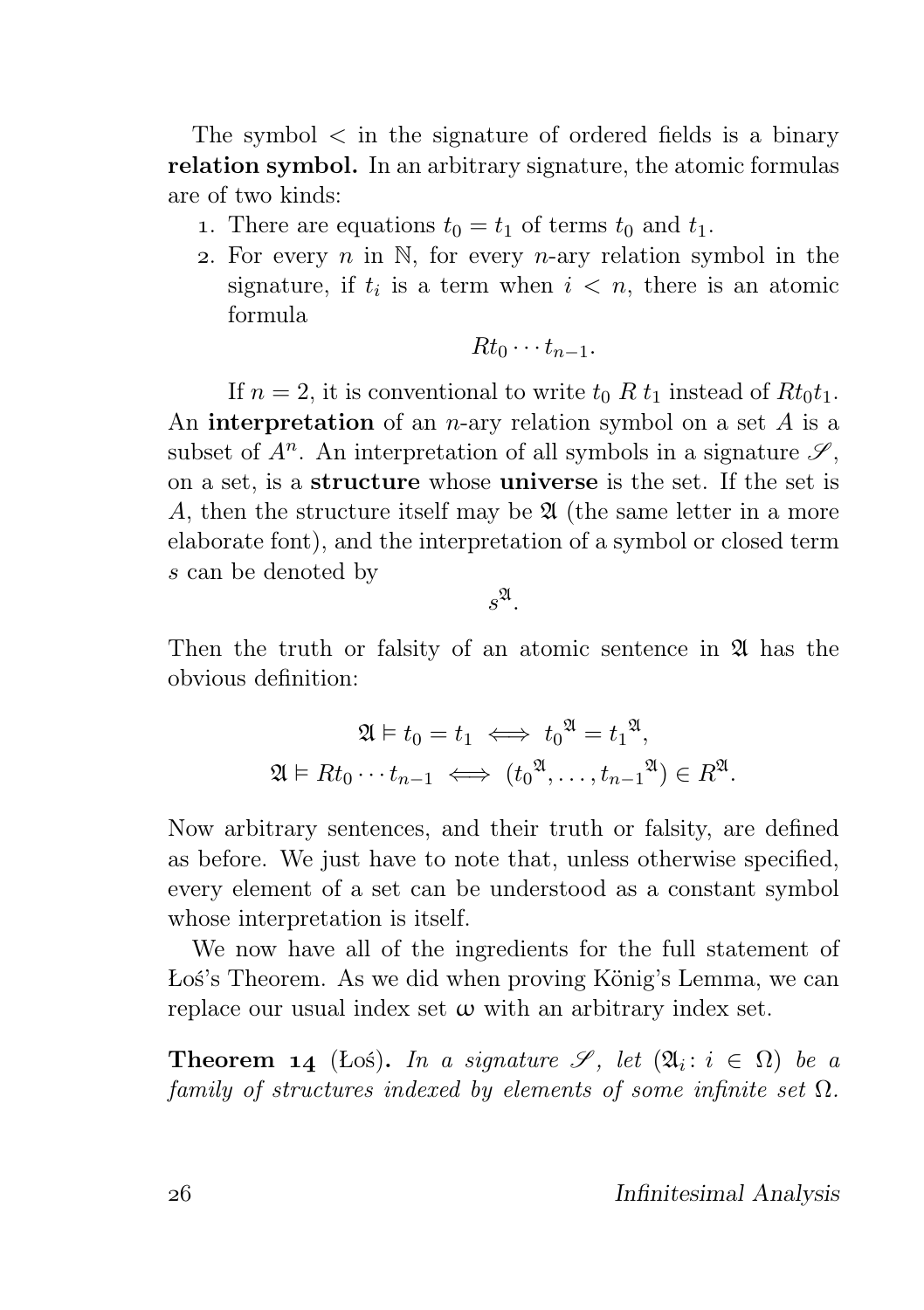In the product  $\prod_{i\in\Omega} A_i$  of the universes of the structures  $\mathfrak{A}_i$ , let each element  $(a_i : i \in \Omega)$  be considered as a new constant symbol, interpreted in  $\mathfrak{A}_i$  as  $a_i$  for each i in  $\Omega$ . Let  $\mathscr U$  be an ultrafilter on  $\Omega$ . In the signature  $\mathscr{S} \cup \prod_{i \in \Omega} A_i$ , there is a new structure

(1) whose complete theory consists precisely of those  $\sigma$  such that

$$
\{i \in \Omega \colon \mathfrak{A}_i \models \sigma\} \in \mathscr{U},\tag{11}
$$

and

 $(z)$  whose universe consists of the interpretations of the elements of

$$
\prod_{i\in\Omega}A_i.
$$

In case each of the structures  $\mathfrak{A}_i$  is the same structure  $\mathfrak{A}_i$ , then this embeds in the new structure under the map sending each a in A to the interpretation of the constant sequence  $(a: i \in \Omega)$ . In this case, a sentence of  $\mathscr{S} \cup A$  is true in the new structure if and only if it is true in A.

*Proof.* Let  $B = \prod_{i \in \Omega} A_i$ , and let T be the set of sentences of  $\mathscr{S} \cup B$  such that (11) holds. As we have shown, T must have the properties in (10). In particular, by (10a), if  $T$  has a model, then  $T$  is the complete theory of this model. So we want to show  $T$ has a model whose universe consists of the interpretations of the elements of  $B$ . In fact, this will follow from  $(10)$ , along with the observation that  $T$  contains all sentences that are **logically true**, that is, true in all structures of the signature  $\mathscr{S} \cup B$ . Indeed, for all  $a, b$ , and  $c$  in  $B, T$  contains the sentences

$$
a = a,
$$
  
\n
$$
a = b \rightarrow b = a,
$$
  
\n
$$
a = b \land b = c \rightarrow a = c.
$$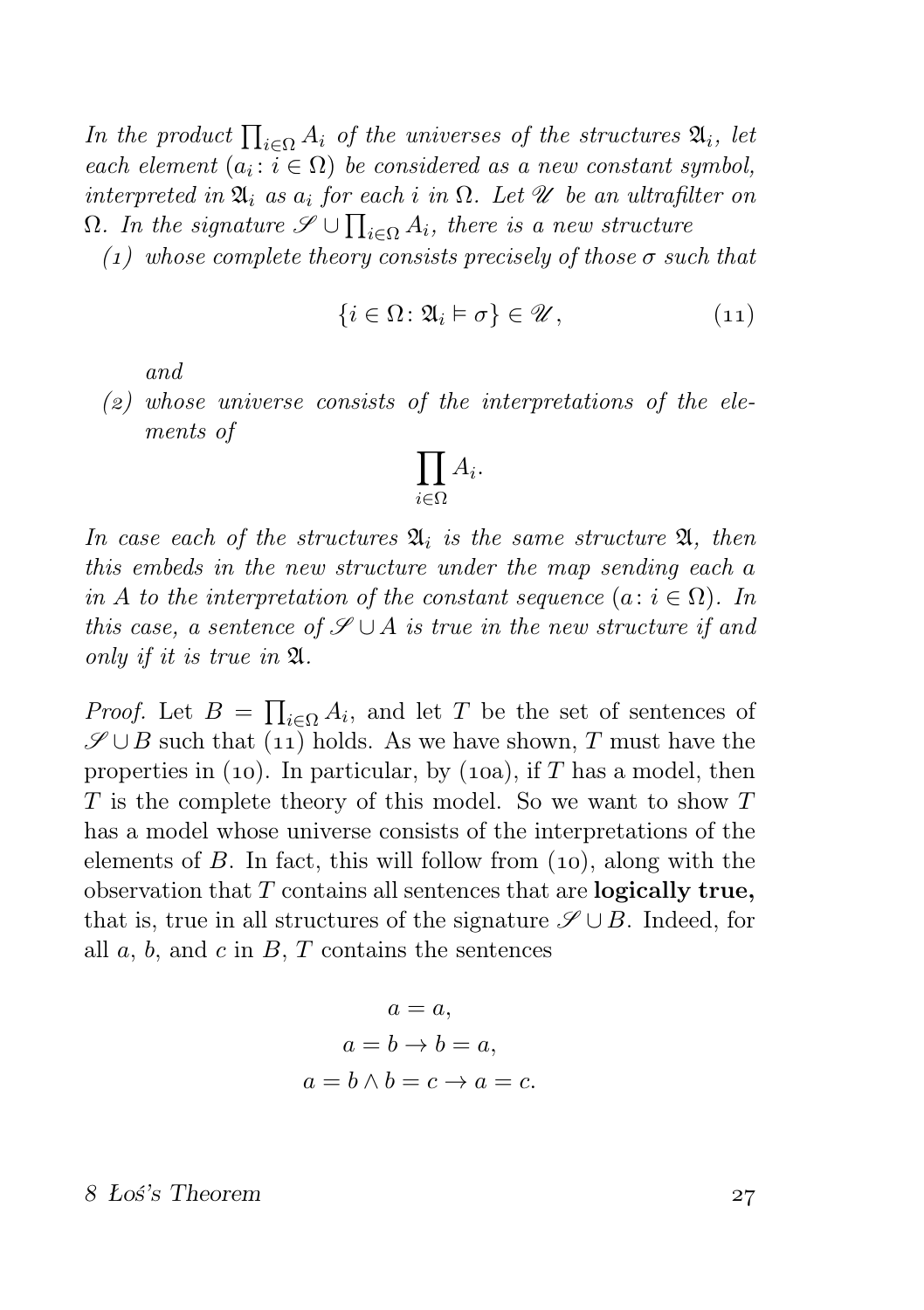Therefore the relation  $\sim$  on B given by

$$
a \sim b \iff
$$
 the sentence  $a = b$  is in T

is an equivalence relation. Let us denote by  $B/\mathscr{U}$  the set of equivalence classes of elements of B. For every  $n$  in N, for every *n*-ary operation symbol F of  $\mathscr{S}$ , for all  $(a_0, \ldots, a_{n-1})$  and  $(b_0, \ldots, b_{n-1})$  in  $B<sup>n</sup>$ , T contains

$$
\bigwedge_{i  

$$
\exists x \ F a_0 \cdots a_{n-1} = x.
$$
$$

Therefore, by (10c), T determines an interpretation of  $F$  on  $B/\mathscr{U}$ . Similarly, T determines an interpretation of every relation symbol in  $\mathscr{S}$ . Likewise, every atomic sentence is true in the resulting structure if and only if it belongs to T. Then the same is true for *every* sentence, by  $(10)$ .  $\Box$ 

The new structure given by the theorem can be denoted by

$$
\prod_{i\in \Omega} \mathfrak{A}_i \Bigg/ \mathscr{U};
$$

it is the **ultraproduct** of the indexed family  $(\mathfrak{A}_i : i \in \Omega)$  with respect to the ultrafilter  $\mathscr U$ . In case  $\mathscr U$  is a principal ultrafilter  ${X \in \mathscr{P}(\Omega) : i \in X}$  for some i in  $\Omega$ , then T is just the complete theory of  $\mathfrak{A}_i$ , and so the theorem is trivial. It is the existence of nonprincipal ultrafilters that makes the theorem interesting and useful.

In the special case of the theorem where each  $\mathfrak{A}_i$  is the same structure 24, the ultraproduct is an **ultrapower**, denoted by

$$
\mathfrak{A}^{\Omega}/\mathscr{U}.
$$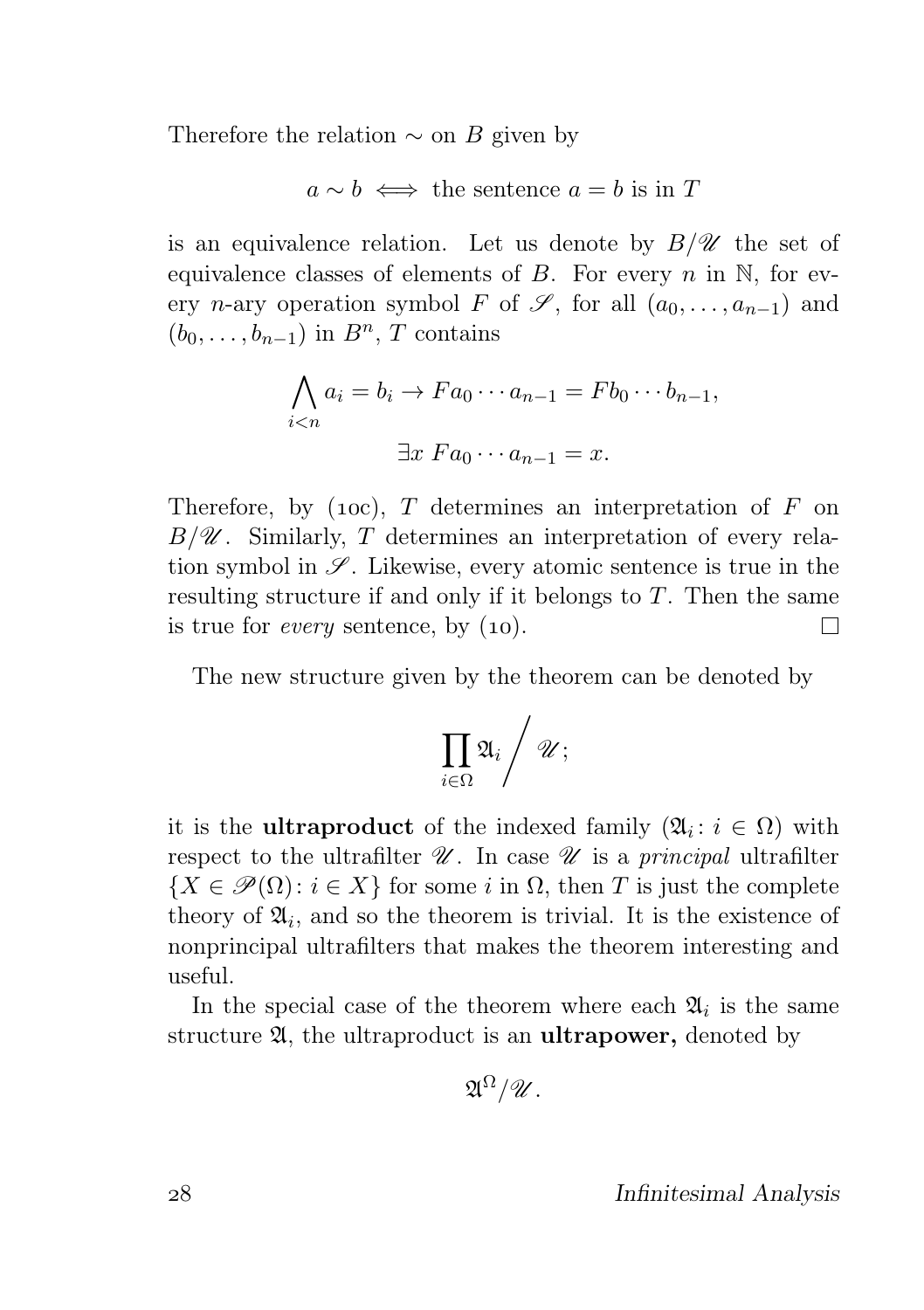In this case, the conclusion of Los's Theorem is that  $\mathfrak A$  is an elementary substructure of the ultrapower. We denote this situation by

$$
\mathfrak{A}\preccurlyeq \mathfrak{A}^{\Omega}/\mathscr{U}.
$$

### Applications

We can now understand Theorem 11 as a consequence of Łoś's Theorem in the following way. We are given a function f from  $\mathbb R$ to R, this means f is a singulary operation on R, and as such it can considered as the interpretation of some singulary operation symbol (which we also write as  $f$ ). This symbol is interpreted in the ultrapower  $\mathbb{R}$  as  $\mathbb{R}^f$ . We assume  $\lim_{\delta} f = L$ , that is, for all n in N, for some positive  $\delta$  in R, the sentence

$$
\forall x \ \left(0 < |x - a| < \delta \rightarrow |f(x) - L| < \frac{1}{n}\right)
$$

is true in R. Then the same sentence is true in  $*R$ . In particular, in \*R, suppose  $x \simeq a$ , but  $x \neq a$ . Then  $0 < |x - a| < \delta$ , so  $|f(x) - L| < 1/n$ , where the symbol f means \*f. This being so for all *n* in N, we have  $f(x) \simeq L$ .

If instead  $\lim_{a} f \neq L$ , then for some positive  $\varepsilon$  in R, the sentence

$$
\forall \delta \ \exists x \ (\delta > 0 \to 0 < |x - a| < \delta \land |f(x) - L| \geqslant \varepsilon)
$$

is true in R, hence in  $*$ R. In particular, letting  $\delta$  be a positive infinitesimal, we obtain x in  $\mathbb{R}$  such that  $x \simeq a$ , but  $x \neq a$ , and  $<sup>*</sup>f(x) \ncong L.$ </sup>

If we call <sup>\*</sup> $\mathbb R$  a (nonstandard) extension of  $\mathbb R$ , then <sup>\*</sup>f as above is the corresponding extension of the function  $f$ . Similarly, being a subset of  $\mathbb{R}$ , the set  $\mathbb N$  is a singulary relation on  $\mathbb{R}$ , and so it has an extension  $*N$ , which is the set of all a in  $*R$  such

#### Applications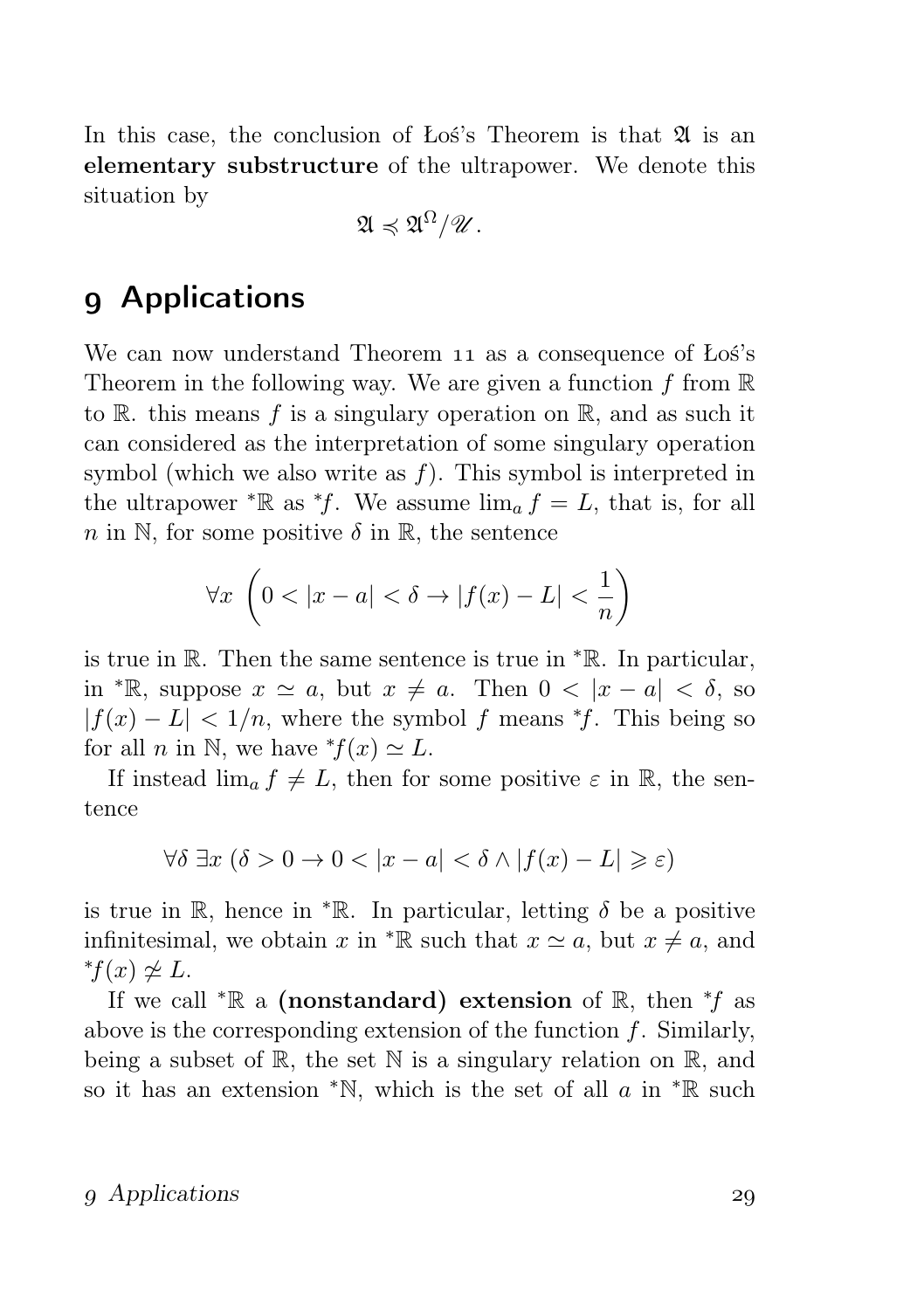that the sentence  $a \in \mathbb{N}$  is true in  $\mathbb{R}$ . (By the formal definition above, the sentence  $a \in \mathbb{N}$  would be written as  $\mathbb{N}a$ .) This means

$$
^*\mathbb{N} = \{ [x] \colon x \in \mathbb{R}^\omega \ \& \ \{k \in \omega \colon x_i \in \mathbb{N} \} \in \mathcal{U} \}.
$$

**Theorem 15.**  $\mathbb{N} \subset \mathbb{N}$ , and the finite elements of  $\mathbb{N}$  are precisely the elements of N.

*Proof.* For every n in N, the sentence  $n \in \mathbb{N}$  is true in R, hence in  $* \mathbb{R}$ ; so  $\mathbb{N} \subseteq {}^* \mathbb{N}$ . Since the sentence

 $\forall x \ (x \in \mathbb{N} \to 1 \leq x \land (n \leq x < n + 1 \to n = x))$ 

is true in R, it is true in <sup>∗</sup>R, and so there are no new finite elements of \*N. Finally, the sentence  $\forall x \exists y \ (y \in \mathbb{N} \land y > x)$  is true in R, hence in  $*$ R, so letting x be a positive infinite element of <sup>∗</sup>R gives us an infinite element of <sup>∗</sup>N; this element is not in N, so  $\mathbb{N} \subset {}^*\mathbb{N}$ . П

If now a is a sequence  $(a_k : k \in \mathbb{N})$  of elements of  $\mathbb{R}$ , this means a is the binary relation  $\{(k, a_k): k \in \mathbb{N}\}\$  on  $\mathbb{R}$ , so it has an extension \*a. This extension must be a sequence (\*a<sub>n</sub>:  $n \in \mathbb{N}$ ), where  $*_a_n = a_n$  if  $n \in \mathbb{N}$ ; for the sentences

$$
\forall x \forall y (x a y \rightarrow x \in \mathbb{N}),
$$
  

$$
\forall x \forall y \forall z (x a y \land x a z \rightarrow y = z)
$$

are true in R, hence in <sup>∗</sup>R.

**Theorem 16.** A real-valued sequence a on  $\mathbb N$  is bounded if and only if, for each infinite n in  ${}^*\mathbb{N}$ ,  ${}^*a_n$  is finite.

**Theorem 17.** For all real-valued sequences a on  $\mathbb{N}$ , for all L in  $\mathbb{R},$ 

$$
\lim_{n \to \infty} a_n = L
$$

if and only if, for all infinite n in  $*N$ ,

$$
^*a_n \simeq L.
$$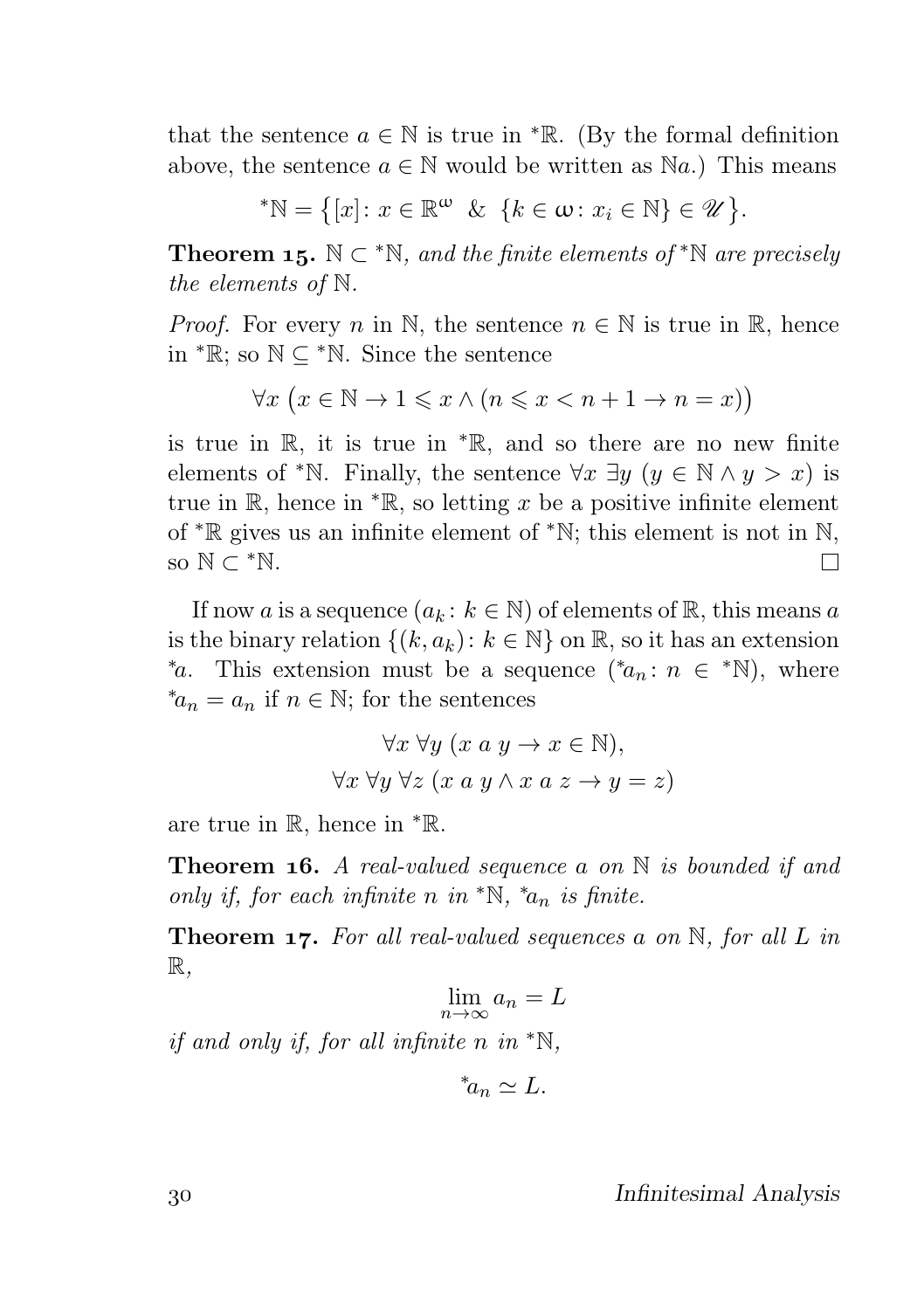Recall that a real-valued sequence a on  $\mathbb N$  is a **Cauchy se**quence if for all positive  $\varepsilon$  in R, for some  $\ell$  in N,

$$
m > \ell \ \& \ n > \ell \implies |a_m - a_n| < \varepsilon.
$$

Easily, every convergent sequence is a Cauchy sequence. The converse is more difficult. The following is the "nonstandard" version of the theorem: the proof will use standard parts as defined above.

**Theorem 18.** A real-valued sequence a on  $\mathbb N$  is convergent if and only if, for all infinite  $m$  and  $n$ ,

$$
a_m \simeq a_n.
$$

### Mock second-order logic

We may consider a structure as having a universe partitioned into several subsets, called sorts. For example, a vector space has a sort of vectors and a sort of scalars. Correspondingly, in the logic of vector spaces, there will be vector variables and scalar variables. In a many-sorted structure, operations and relations do not simply take *n* arguments for some *n* in N, but the sort of each argument must be specified. Thus, in a vector space, two vectors can be added together, and two scalars can be added together, but not a vector and a scalar.

We can consider the natural numbers as composing a twosorted structure, the sorts being N and  $\mathscr{P}(\mathbb{N})$ . The variables for these sorts are minuscule and capital letters, respectively. In addition to the relation symbol <, which takes two arguments from N, let the signature contain the membership relation  $∈$ , taking an argument from  $\mathbb N$  and an argument from  $\mathscr P(\mathbb N)$ . Then we can express the well-ordering property of  $(N, <)$  as a first-order sentence in this signature:

$$
\forall X \,\forall y \Big( y \in X \to \exists z \,\big(z \in X \land \forall w \,(w \in X \to z \leqslant w)\big)\Big). \tag{12}
$$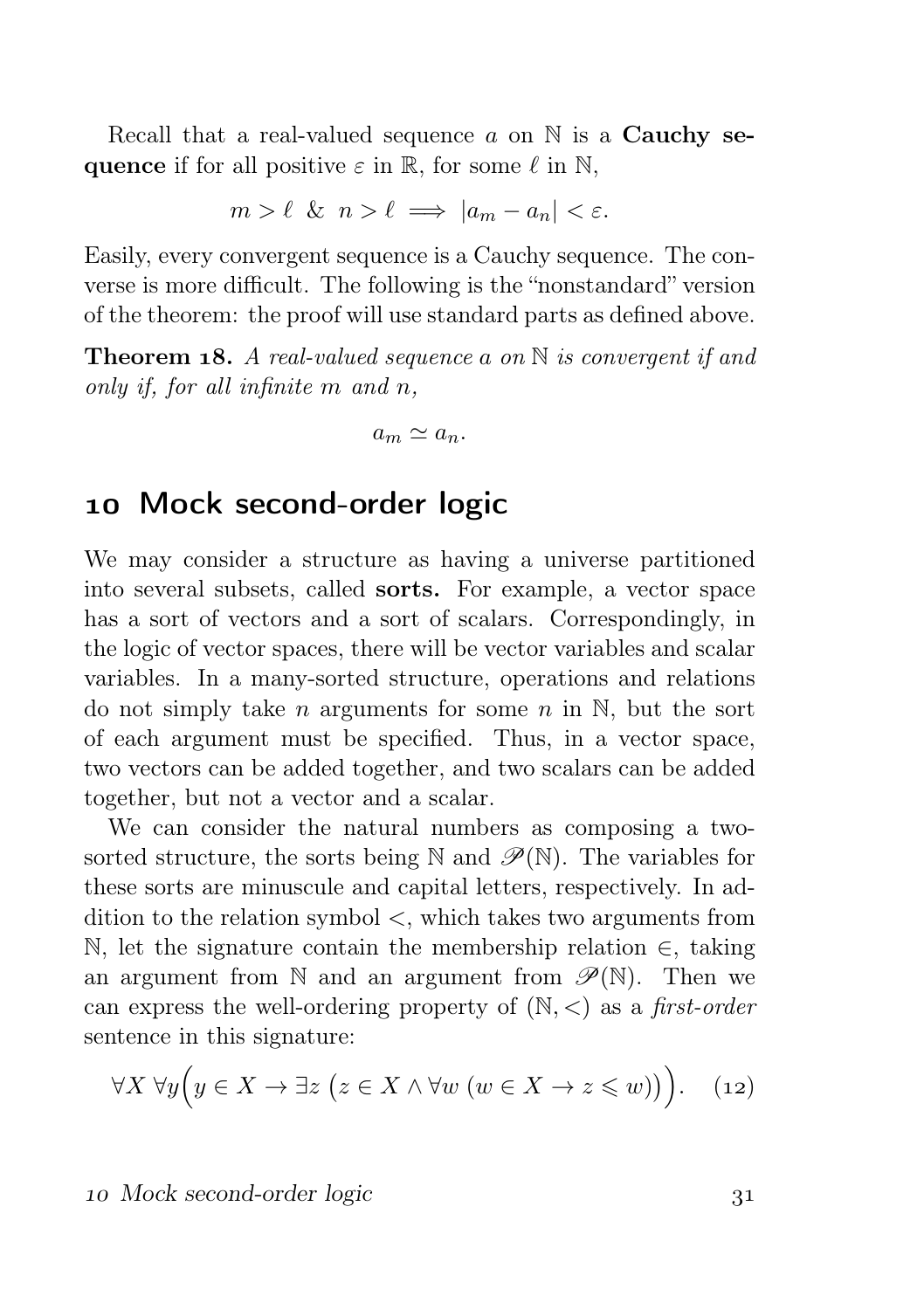Denoting our two-sorted structure by  $\mathbb{N} \sqcup \mathscr{P}(\mathbb{N})$ , we can form the extension  $^*(\mathbb{N} \sqcup \mathscr{P}(\mathbb{N}))$ , which can be understood as having the two sorts <sup>\*</sup>N and <sup>\*</sup> $\mathscr{P}(\mathbb{N})$ . Then the same sentence (12) is true in the extension. However, this does not mean that <sup>∗</sup>N is well ordered. This is because  $^*\mathscr{P}(\mathbb{N})$  is not  $\mathscr{P}({^*\mathbb{N}})$ . If  $a \in \mathbb{N}^{\omega}$  and  $B \in \mathscr{P}(\mathbb{N})^{\omega}$ , we have

$$
[a] \in [B] \iff \{k \in \omega \colon a_k \in B_k\} \in \mathcal{U}.
$$

Thus we can identify  $[B]$  with the subset

 $\{[x] \in {}^*\mathbb{N} : \{k \in \omega : x_k \in B_k\} \in \mathcal{U}\}\$  $(13)$ 

of <sup>∗</sup>N. We can denote this subset of <sup>∗</sup>N by

$$
\prod_{k\in\omega}B_k\bigg/\mathscr U;
$$

however, it must be understood that if [a] belongs to this set, this does not mean  $a \in \prod_{k \in \omega} B_k$ , but only that  $\{k \in \omega : a_k \in$  $B_k$ }  $\in \mathscr{U}$ , as in (13). For example, if some  $B_k$  is empty, then  $\prod_{k\in\omega}B_k = \emptyset$ , but this does not imply that the set in (13) is empty.

The embedding  $[X] \mapsto \prod_{k \in \omega} X_k / \mathscr{U}$  of  $^*\mathscr{P}(\mathbb{N})$  in  $\mathscr{P}({^*\mathbb{N}})$  is not surjective. For example, N itself (considered as a subset of <sup>\*</sup>N) is not in the image of  $^{\ast}\mathscr{P}(\mathbb{N})$ . We can see this in two ways.

1. Every nonempty subset of  $\mathscr{P}(\mathbb{N})$  has a least element, because (12) is true in  $*(\mathbb{N} \cup \mathcal{P}(\mathbb{N}))$ ; but  $*\mathbb{N} \setminus \mathbb{N}$  has no least element.

2. More directly, suppose  $B$  in  $\mathscr{P}(\mathbb{N})^{\omega}$  is such that the element of  $\mathscr{P}$ (\*N) in (13) includes N. This means, for each n in N,

$$
\{k\in\omega\colon n\in B_k\}\in\mathscr{U}.
$$

In particular, there are infinitely many k in  $\omega$  such that  $n \in B_k$ . Thus if, for all k in  $\omega$ , we define

$$
a_k = \max\{n \in B_k \colon n \leqslant k + 1\},\
$$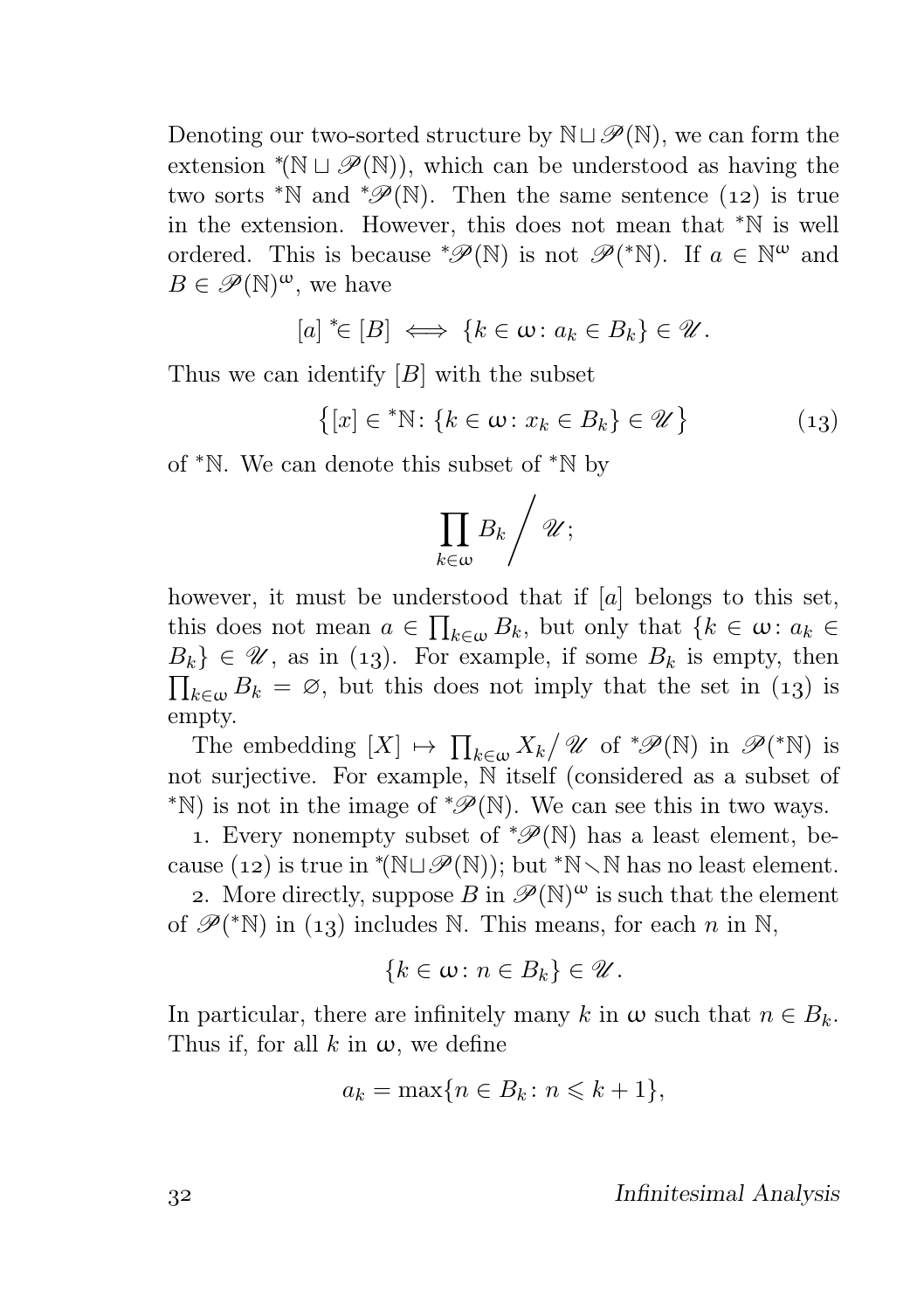then the sequence  $(a_k : k \in \omega)$  is unbounded, and so  $[a_k : k \in \omega]$ is not in (the image of)  $\mathbb N$ , though it is in  $\prod_{k\in\omega}B_k/\mathscr U$ .

We can introduce power sets as sorts in order to define *inte*gration. By one standard definition (attributed to Riemann), a real-valued function f whose domain includes a closed interval [a, b] is **integrable** on [a, b] if, for some I in R, for all positive  $\varepsilon$  in R, there is a positive  $\delta$  in R such that, for all n in N, for all subsets  $\{a_0, \ldots, a_n\}$  of  $[a, b]$ , for all subsets  $\{\xi_0, \ldots, \xi_{n-1}\}$  of  $[a, b]$ , if

$$
a = a_0 < \dots < a_n = b,
$$
  
\n
$$
a_0 \le \xi_0 \le a_1 \& \dots \& a_{n-1} \le \xi_{n-1} \le a_n,
$$
\n
$$
(14)
$$

and

$$
\max\{a_{k+1}-a_k\colon k < n\} < \delta,
$$

then

$$
\left|\sum_{k< n} f(\xi_k) \cdot (a_{k+1} - a_k) - I\right| < \varepsilon.
$$

In this case I is unique and is the **integral** of f on  $[a, b]$ ; the integral is denoted by

$$
\int_a^b f.
$$

If f is given only in the form  $x \mapsto f(x)$ , we may write the integral as

$$
\int_a^b f(x) \, \mathrm{d} \, x.
$$

The idea of the notation is that  $dx$  is infinitesimal, so that the integral itself is the *sum* (abbreviated by  $\int$ , an elongated letter S) of rectangles of infinitesimal width. Given  $f$  as before, and  $I$ in R, suppose that, for all n in  $*\mathbb{N}$ , for all subsets  $\{a_0, \ldots, a_n\}$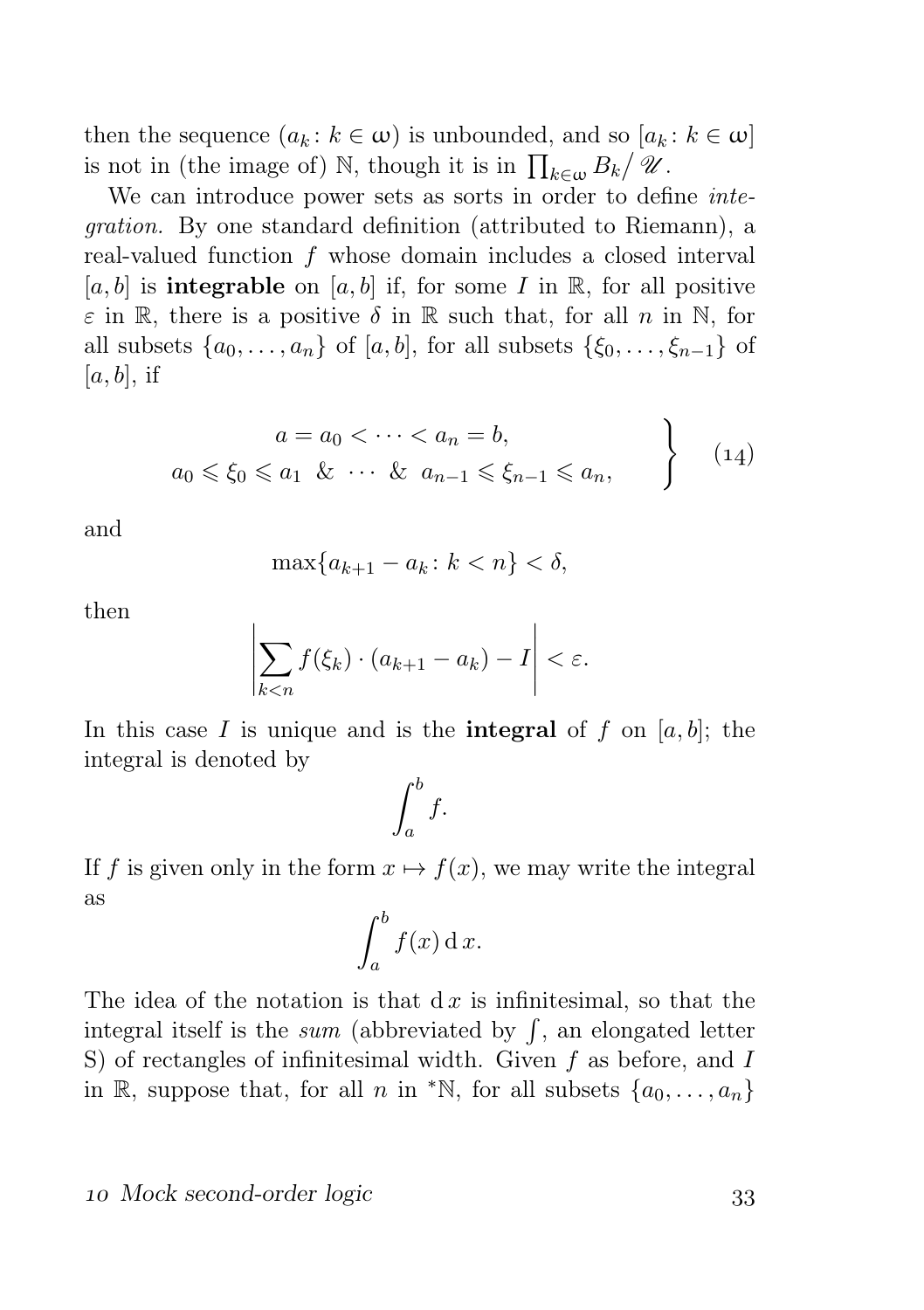of  $*(a, b]$  and for all subsets  $\{\xi_0, \ldots, \xi_{n-1}\}$  of  $*(a, b]$  such that  $(14)$ and

 $a_0 \simeq a_1 \& \cdots \& a_{n-1} \simeq a_n$ 

hold, it follows that

$$
\sum_{k < n} f(\xi_k) \cdot (a_{k+1} - a_k) \simeq I.
$$

In this case, by the nonstandard definition,  $I = \int_a^b f(x) dx$ .

### Set-theoretic considerations

The signature of set theory as  $\{\in\}$ . The Extension Axiom is that sets with the same elements are equal:

$$
\forall x \,\forall y \, (\forall z \, (z \in x \leftrightarrow z \in y) \rightarrow x = y).
$$

If  $\varphi$  is a formula of the signature  $\{\in\}$  in which only the variable x occurs freely, then those sets a such that  $\varphi(a)$  is true compose a class, denoted by

$$
\{x\colon\varphi\}.
$$

Such an expression is not literally part of the logic of sets. However, in what is known as Zermelo–Fraenkel set theory, every axiom besides the Foundation Axiom is that certain classes are sets.<sup>7</sup> For example, the "power class" of a set  $a$  is the class

$$
\{x \colon \forall y \ (y \in x \to y \in a)\};
$$

<sup>&</sup>lt;sup>7</sup>This is not quite true. The **Foundation Axiom** is that every nonempty set has a minimal element with respect to  $\in$ , that is,  $\forall x \; \forall y \; \exists z \; \forall w \; (y \in$  $x \to z \in x \wedge (w \in z \to w \notin x)).$  There could in fact be sets without minimal elements; all the Foundation Axiom does is to decline to consider such sets as sets.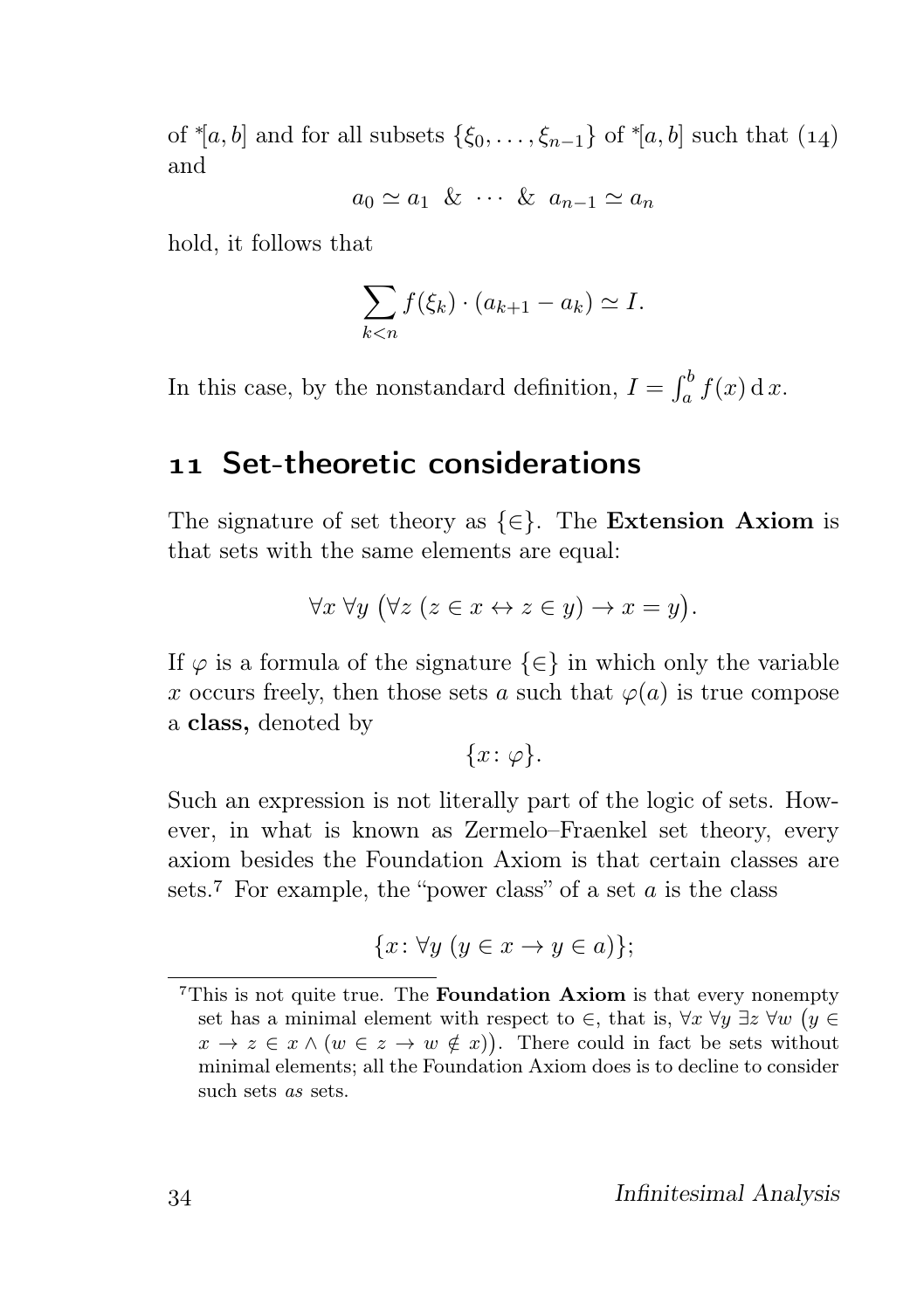the Power Set Axiom is accordingly

$$
\forall z \ \exists w \ \forall x \ \big(x \in w \rightarrow \forall y \ \big(y \in x \rightarrow y \in z\big)\big).
$$

The Axiom of Choice is not of this form, but is that, for every set  $a$ , there is a function  $f$  such that, for every nonempty subset  $b$  of  $a$ ,

$$
f(b) \in b.
$$

We used a version of this in proving Łoś's Theorem, when we found  $(a_n : n \in \omega)$  so that (9) on page 23 holds.

Łoś's Theorem requires also the existence of nonprincipal ultrafilters on arbitrary sets. As we know, ultrafilters are complements of maximal ideals of Boolean rings. The Maximal Ideal Theorem is that, in arbitrary ring  $R$ , if  $I$  is a proper ideal, then  $I$  is included in a maximal ideal.

**Theorem 19.** The Maximal Ideal Theorem is a consequence of the Axiom of Choice.

Proof. This is commonly proved by means of Zorn's Lemma, which is equivalent to the Axiom of Choice. A more useful approach for present purposes is the following. The Axiom of Choice allows us to well-order any ring R, writing it as  $\{a_{\alpha} : \alpha < \kappa\},\$ where  $\kappa$  is now the *cardinality* of R. We define an increasing sequence of ideals of R by *transfinite recursion*:

- 1.  $I_0$  is the given proper ideal I of R.
- 2. For all  $\alpha$  in  $\kappa$ , If  $I_{\alpha} \cup \{a_{\alpha}\}\$  generates a proper ideal of R, this ideal is defined to be  $I_{\alpha+1}$ ; otherwise  $I_{\alpha+1} = I_{\alpha}$ .

3. If  $\beta$  is a limit ordinal and  $\beta \leq \kappa$ , then  $I_{\beta} = \bigcup_{\alpha < \beta} I_{\alpha}$ .

Then  $I_{\kappa}$  is a proper ideal of R; it is maximal, since any larger ideal J will contain some  $a_{\alpha}$  that is not in  $I_{\kappa}$ , but this means  $I_{\alpha} \cup \{a_{\alpha}\}\$  must generate R, and thus  $J = R$ .  $\Box$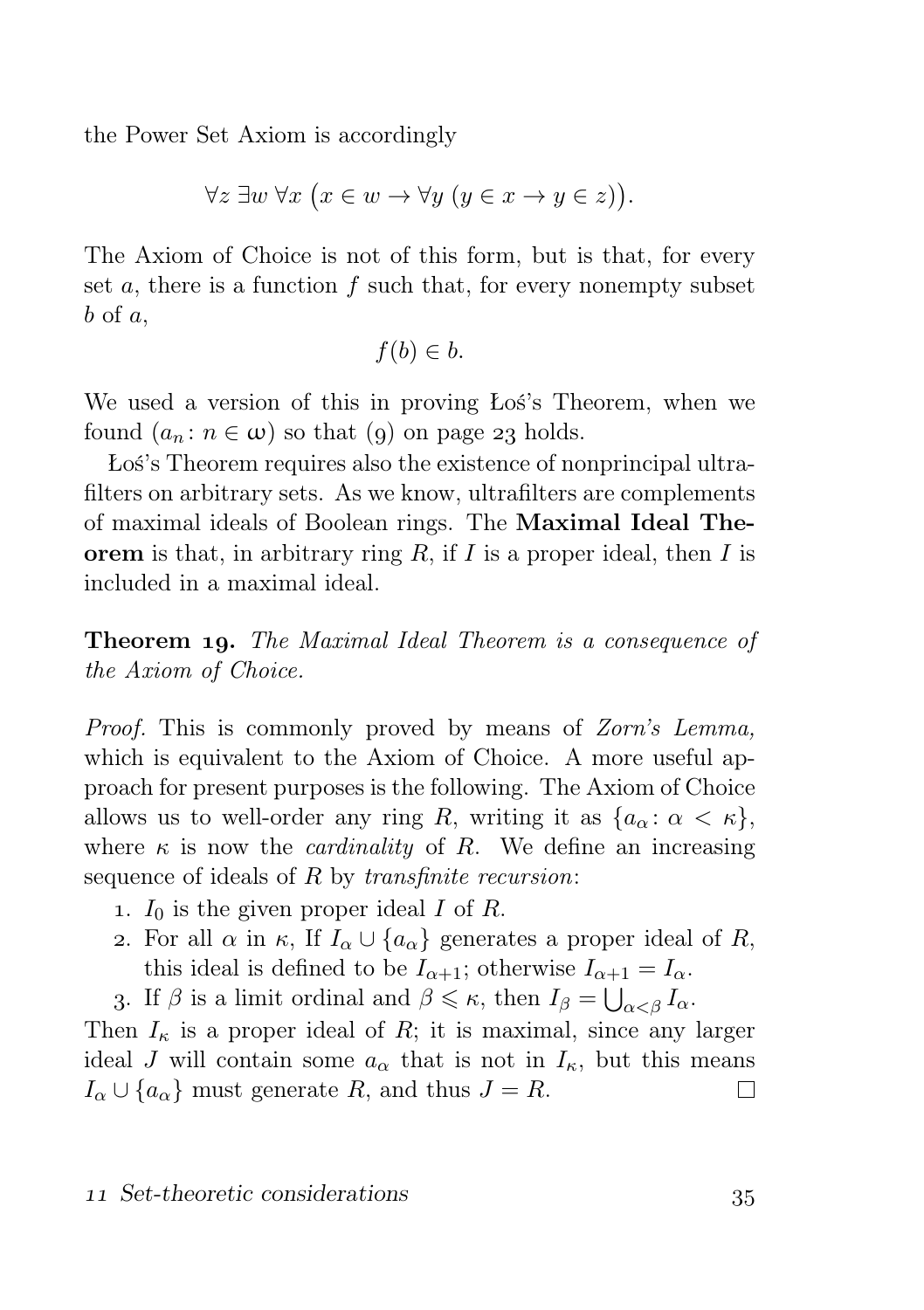The proper ideal  $I$  of  $R$  is a **prime ideal** if

 $xu \in I$  &  $x \notin I \implies u \in I$ .

For example, every element n of  $\mathbb Z$  generates the ideal  $(n)$ , namely  $\{nx: x \in \mathbb{Z}\}\$ . Then

$$
x \in (n) \iff n \mid x.
$$

Euclid's Lemma is that for all primes  $p$ ,

$$
p \mid xy \& p \nmid x \implies p \mid y,
$$

that is,  $(p)$  is a prime ideal of  $\mathbb{Z}$ . But  $(0)$  is also a prime ideal of Z, although 0 is not considered to be a prime number.

Any ring in which (0) is a prime ideal is an **integral domain.** In general, the proper ideal  $I$  of  $R$  is

- maximal, if and only if  $R/I$  is a field:
- prime, if and only if  $R/I$  is an integral domain.

Since all fields are integral domains, all maximal ideals are prime. The converse holds for *Boolean* rings, since the only Boolean integral domain has the two elements 0 and 1 (namely the solutions to  $x^2 = x$ ) and is therefore the two-element field.

The Prime Ideal Theorem is that every proper ideal of a ring is included in a prime ideal. It is known that the Prime Ideal Theorem does not imply the Maximal Ideal Theorem in Zermelo–Fraenkel set theory. (Both the Prime and the Maximal Ideal Theorem become real theorems when the Axiom of Choice is introduced.) Moreover, the Maximal Ideal Theorem implies the Axiom of Choice  $[4]$ .

We derived the Compactness Theorem from Łoś's Theorem, but this turns out to be stronger than needed for the job: for the following is true.

Theorem 20. The Compactness Theorem is a consequence of the Prime Ideal Theorem.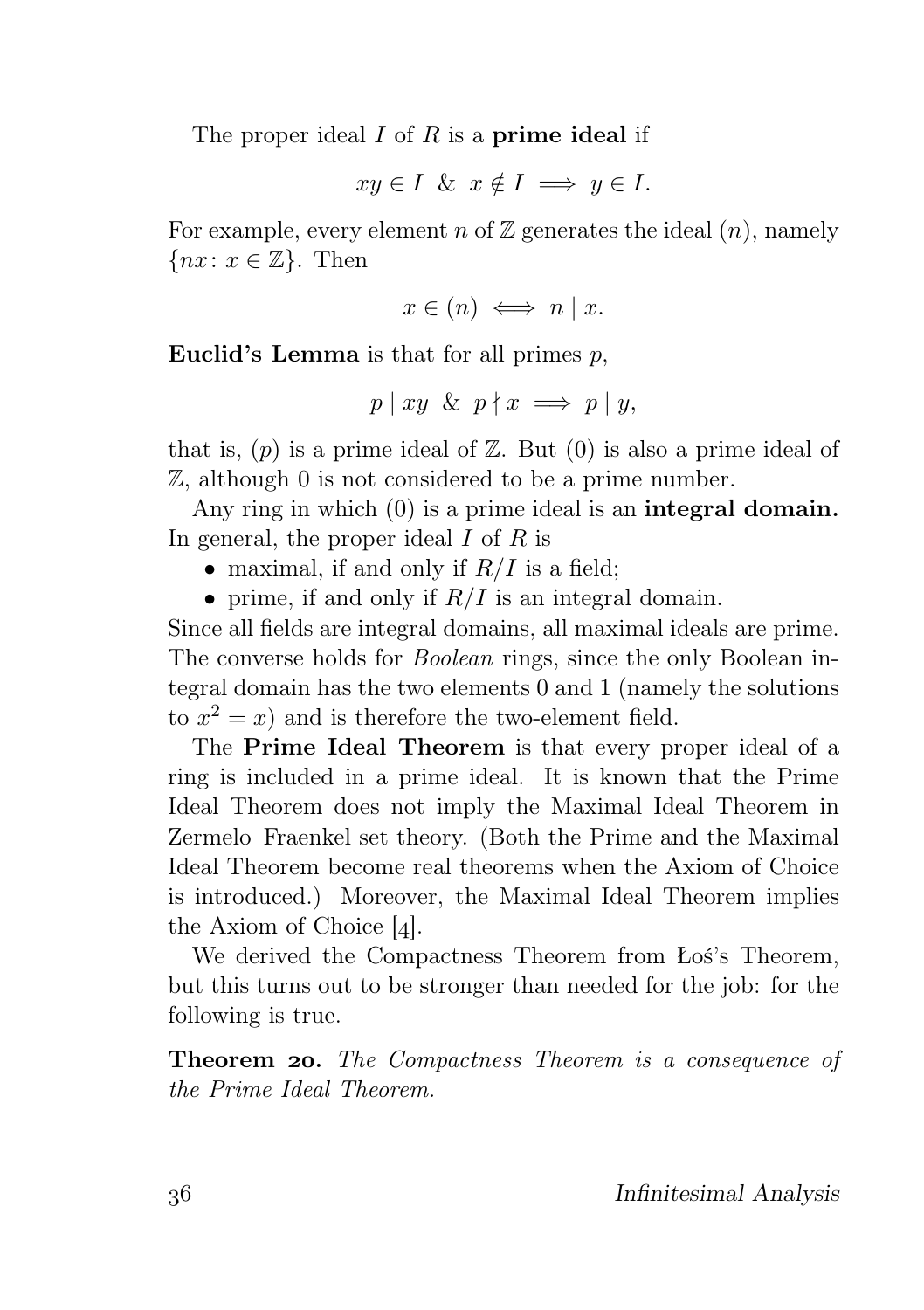Proof. In proving Łoś's Theorem, in a certain signature we find a set T of sentences such that, for all sentences  $\sigma$  and  $\tau$ , and all formulas  $\varphi$  in which only x occurs freely, the properties (10) on page  $23$  hold; moreover, T contains all logically true sentences of its signature. These properties ensure that  $T$  is the set of all sentences that are true in some structure, whose universe consists of the interpretations of the constant symbols in the signature. (This result can be called the Canonical Model Theorem.)

Given a set  $\Gamma$  of sentences such that every finite subset of  $\Gamma$ has a model, we want to enlarge  $\Gamma$  to a set like T above. We do this first by adding to the signature, for every  $\varphi$  as above, a new constant symbol,  $c_{\varphi}$ . Now let Γ' consist of the sentences in Γ along with, for every  $\varphi$  as above, the sentence  $\exists x \varphi \rightarrow \varphi(c_{\varphi})$ . Then every finite subset of  $\Gamma'$  has a model.

This means, as it were,  $\Gamma'$  generates a proper filter of the set of sentences of its signature. Now, this is not quite true, because this set of sentences is not exactly a Boolean ring; but it becomes a Boolean ring when we replace each of its sentences with the *logical equivalence class* of the sentence. Two sentences  $\sigma$  and  $\tau$  are **logically equivalent** if the sentence  $\sigma \leftrightarrow \tau$  is true in all structures of its signature. As equipped with the operations ∧, ∨, and ¬ given by

$$
[\sigma] \wedge [\tau] = [(\sigma \wedge \tau)],
$$

$$
[\sigma] \vee [\tau] = [(\sigma \vee \tau)],
$$

$$
\neg[\sigma] = [\neg \sigma],
$$

the set of logical equivalence classes of sentences of a signature is the Lindenbaum algebra of the signature.<sup>8</sup> A Lindenbaum algebra is a Boolean algebra, which is just a Boolean ring with different operations emphasized. Addition in the Boolean ring is

 $\frac{8 \text{Actually, for any list of variables, there is a Lindenbaum algebra of formu-}$ las in which only the variables on that list occur freely.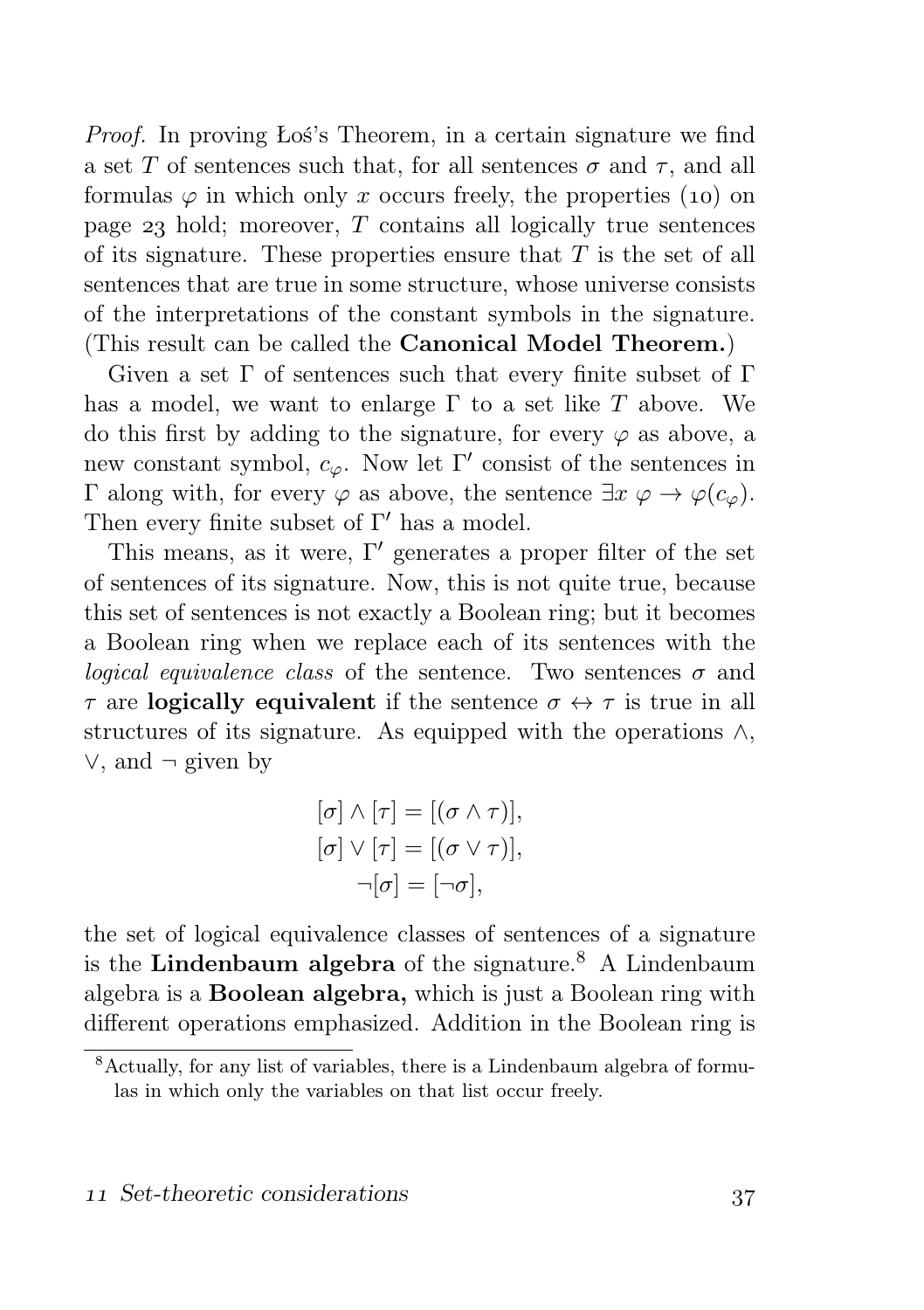given by  $[\sigma]+[\tau] = [((\sigma \vee \tau) \wedge \neg(\sigma \wedge \tau))]$ ; multiplication is  $\wedge$ . Then the image of  $\Gamma'$  under  $\sigma \mapsto [\sigma]$  generates a proper filter, which is included in an ultrafilter  $\mathscr U$  by the Prime Ideal Theorem. Then the set  $\{\sigma: [\sigma] \in \mathcal{U}\}\$ is of the desired form of T as above, and so it has a model, which is a model of  $\Gamma$  since  $\Gamma \subseteq T$ . П

We also have the converse. To prove this, we define the **diagram** of any structure  $\mathfrak A$  to be the set of all *quantifier-free* sentences, with parameters from A, that are true in  $\mathfrak{A}$ .

**Theorem 21.** The Prime Ideal Theorem is a consequence of the Compactness Theorem.

*Proof.* Suppose I is a proper ideal of a ring R. We consider I as a singulary relation on  $R$ , and we introduce a new singulary relation symbol P. Let  $\Gamma$  consist of the sentences of the diagram of  $(R, I)$ , together with, for all a and b in R, the sentences

$$
a \in P \land b \in P \to a + b \in P,
$$
  
\n
$$
a \in P \lor b \in P \to ab \in P,
$$
  
\n
$$
1 \notin P,
$$
  
\n
$$
a \in I \to a \in P.
$$

If  $(R', I', P') \models \Gamma$ , then R' is not necessarily a ring; but R embeds in R', since the sentence  $a \neq b$  is in  $\Gamma$ , and is therefore true in R', whenever a and b are distinct elements of  $R$ . So we may assume  $R \subseteq R'$ . In this case  $I = I' \cap R$ , and  $P' \cap R$  is a proper prime ideal of  $R$  that includes  $I$ .

The set Γ does have a model, by the Compactness Theorem. For suppose  $\Delta$  is a finite subset of  $\Gamma$ . Then only finitely many elements of R occur in the sentences of  $\Delta$ . These elements generate a countable sub-ring S of R. Then the Maximal Ideal Theorem is true for this sub-ring, as in the proof of Theorem 19. In particular, since  $I \cap S$  is a proper ideal of S, it is included in a maximal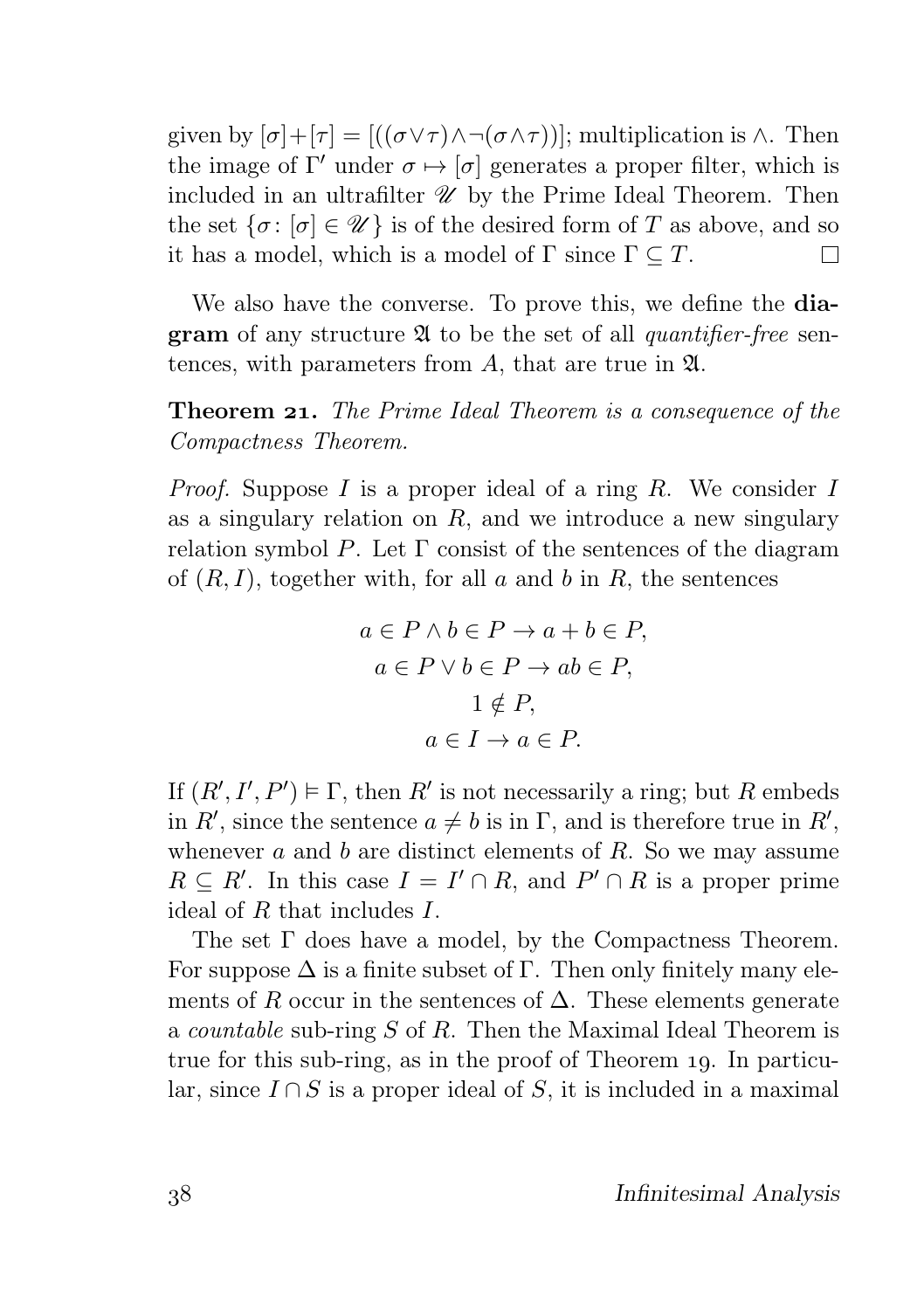ideal, which is therefore a prime ideal, and this provides a model of  $\Delta$ .  $\Box$ 

Finally, it is possible to derive the Axiom of Choice from Łoś's Theorem. Using obvious abbreviations, we have



## References

When I set out to learn nonstandard analysis for this course, I used the book of its creator, Abraham Robinson  $[7]$ . A professor had referred me to this book when I was starting graduate school; but I could not make sense of the book then. There are textbooks of nonstandard analysis, but I confess to not having sought them out. I have consulted two calculus textbooks for beginners that use the nonstandard approach: Keisler [6] and Henle and Kleinberg [3]. Most books on model theory will say something about ultraproducts; the ones that I have used the most are Hodges  $[5]$ , followed by Chang and Keisler  $[2]$  and Bell and Slomson  $[1]$ .

- [] J. L. Bell and A. B. Slomson. Models and ultraproducts: An *introduction*. North-Holland Publishing Co., Amsterdam,  $1060$ . Reissued by Dover,  $2006$ .
- [2] C. C. Chang and H. J. Keisler. *Model theory*. North-Holland Publishing Co., Amsterdam, third edition, 1990. First edition 1973.